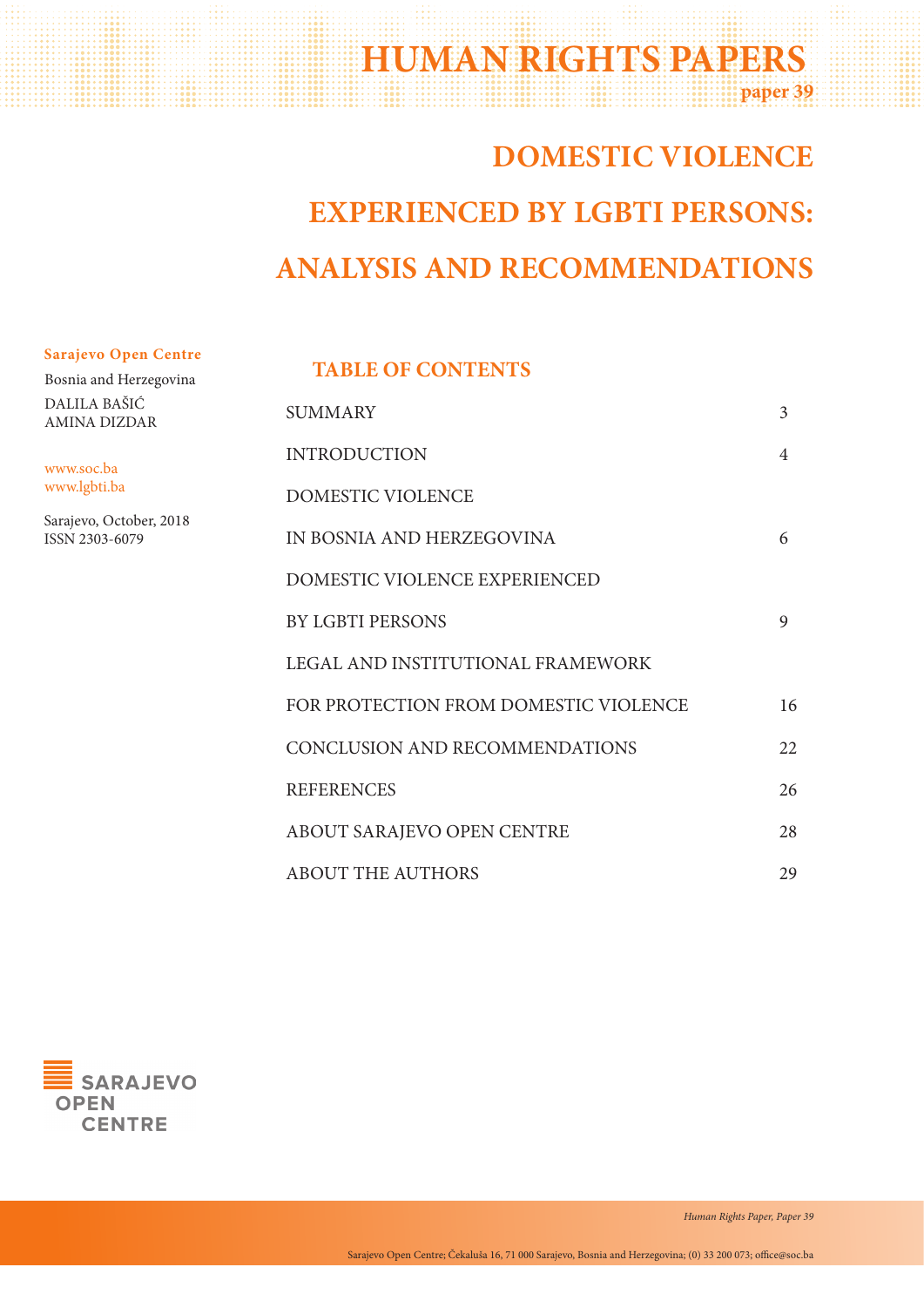*Human Rights Papers* of the Sarajevo Open Centre

Paper number: 39

| Title:                      | Domestic Violence Experienced by LGBTI |
|-----------------------------|----------------------------------------|
|                             | Persons: Analysis and Recommendations  |
| Authors:                    | Dalila Bašić, Amina Dizdar             |
| Language editing:           | Klaudija Mlakić Vuković                |
| Translation:                | Aida Spahić                            |
| Layout:                     | Dina Vilić                             |
| Published:                  | Sarajevski otvoreni centar             |
| On behalf of the publisher: | Emina Bošnjak                          |





© Sarajevo Open Centre

Non-commercial copying, photocopying, or any other reproduction of this publication in whole or in part is desirable as long as the publisher is informed thereon in writing at: office@soc.ba.

This publication has been produced as part of the project financed by the MATRA Programme of the Dutch Embassy in BiH. The contents of this publication are the sole responsibility of the publisher and can in no way be taken to represent the views of the donor.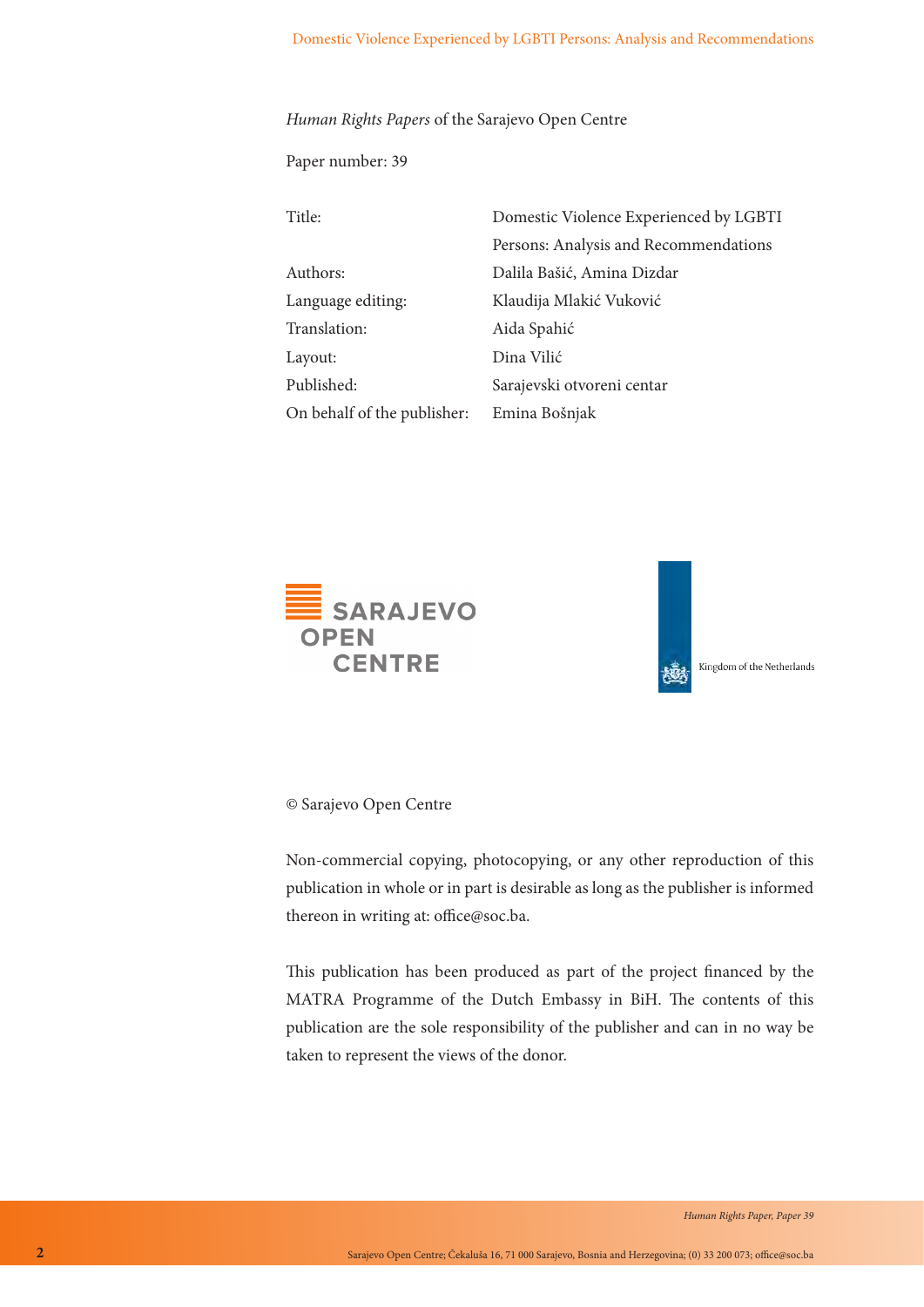#### **SUMMARY**

LGBTI persons are exposed to continuous discrimination in all spheres of life: freedom of assembly, health, education, right to respect of private and family life, in sports etc. A specific problem this population faces inside their families is violence, both physical and psychological. The purpose of this publication is to provide an analysis of the state of protection of LGBTI persons from domestic violence. The paper presents the types of violence LGBTI persons are most often subjected to, as well as the percentages of LGBTI persons who have experienced violence in their families, the most common perpetrators of violence and the consequences for the victims of violence. We also analysed the relevant documents, and conducted interviews with representatives of social services, security agencies, mental health centres and safe houses in Sarajevo Canton. We surveyed the LGBTI community and carried out two interviews with persons who experience domestic violence because of their gender identity and/or sexual orientation. We took into account the international and domestic institutional framework relevant to protection from domestic violence which indicates a lack of adequate mechanisms to protect LGBTI children from violence committed most often by parents or siblings. In the last part, we present a number of recommendations to be implemented in order to improve the level of protection of LGBTI domestic violence victims and combat discrimination on the grounds of sexual orientation and/or gender identity.

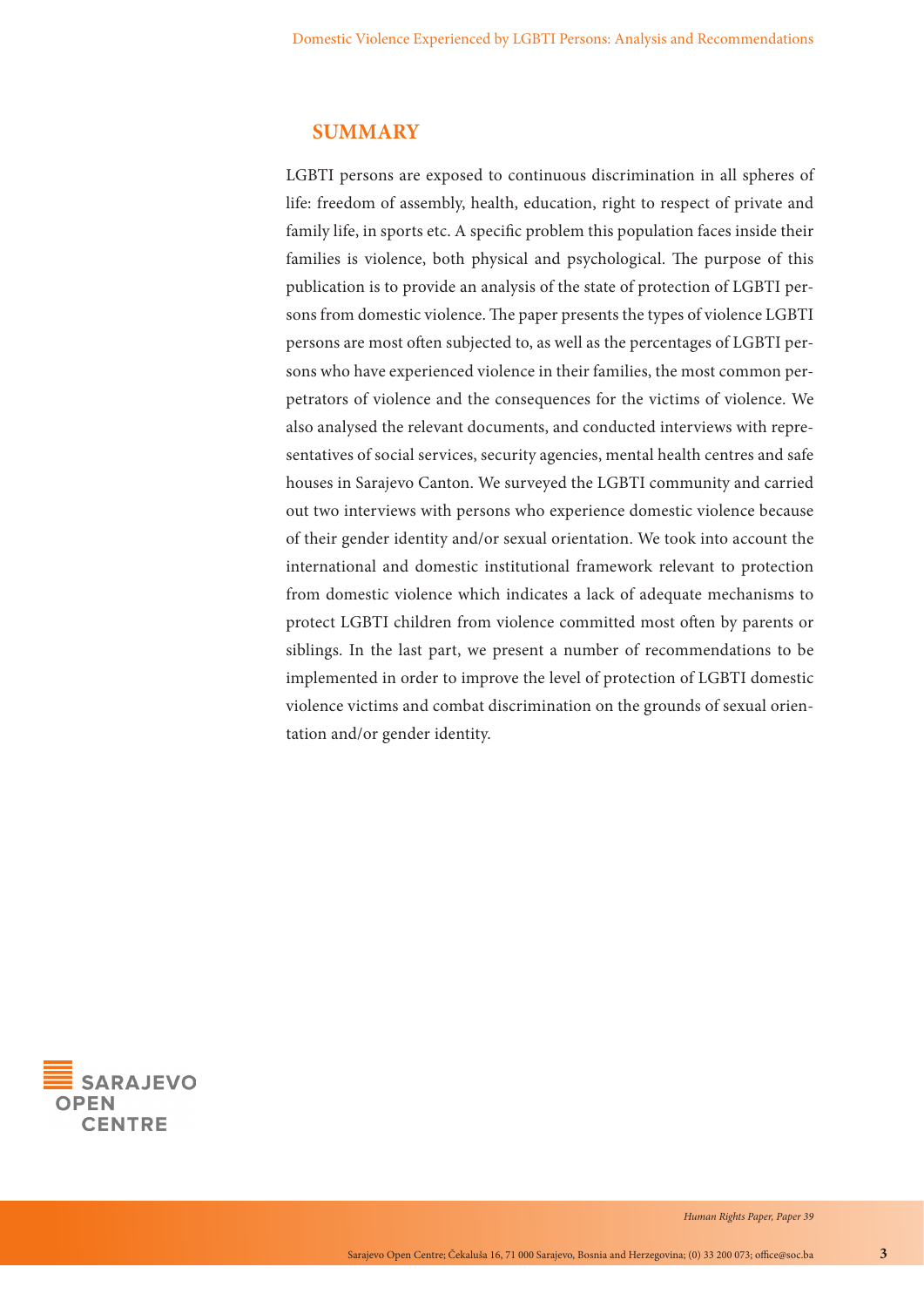#### **INTRODUCTION**

Violence experienced by LGBTI persons includes various forms of homophobic, biphobic and transphobic behaviour which has as its aim or consequence to humiliate or hurt the integrity, health or safety of the person who identifies as lesbian, gay, bisexual, transgender, intersex person (LGBTI), as well as persons who are not LGBTI but are perceived as such by the perpetrators. Given that we live in a society which is reluctant to accept differences or departures from the traditional hetero- and cis-normativity, attacks directed at this population are very common and often the perpetrators are the closest family members. This form of violence often has devastating consequences for the mental health and the overall welfare of the person subjected to it. The family, one of the basic pillars of support and acceptance, becomes an environment in which a person experiences pain, suffering and rejection. The consequences are numerous, and it often happens that LGBTI persons, in order to avoid such suffering, choose to spend their lives hiding their gender identity, sexual orientation and/or sex characteristics. Unfortunately, despite the many attempts to eradicate this problem in the society in general, domestic violence is very difficult to identify and it most often remains unreported to the competent institutions.

In April this year, Sarajevo Open Centre (SOC) published the 2018 Pink Report presenting the results of work on LGBTI human rights within various projects. According to this report, in 2017 a total of 11 cases of domestic violence experienced by LGBTI persons have been documented,<sup>1</sup> which is almost 5% of the total number of offences committed against marriage, family and youth recorded in Sarajevo Canton (SC) for that year.<sup>2</sup> Furthermore, one third of all SOC-documented cases of violence against LGBTI persons from January to December 2017 constitute domestic violence. These percentages are not at all negligible given the number of LGBTI persons in the entire population. Meta-analysis of demographic studies showed that the percentage of adults identified as LGBTI ranges from 2.2 to 4% of the total population.3 The committed acts of violence ranged from threats and blackmails, unlawful deprivation of liberty and prohibition of movement,



<sup>1 2018</sup> Pink Report; Sarajevo Open Centre

<sup>2</sup> 2017 Work Report of the Police Administration of Sarajevo Canton Ministry of Interior

<sup>3</sup> LGBT Demographics: Comparisons among population-based surveys: http://williamsinstitute.law. ucla.edu/wp-content/uploads/lgbt-demogs-sep-2014.pdf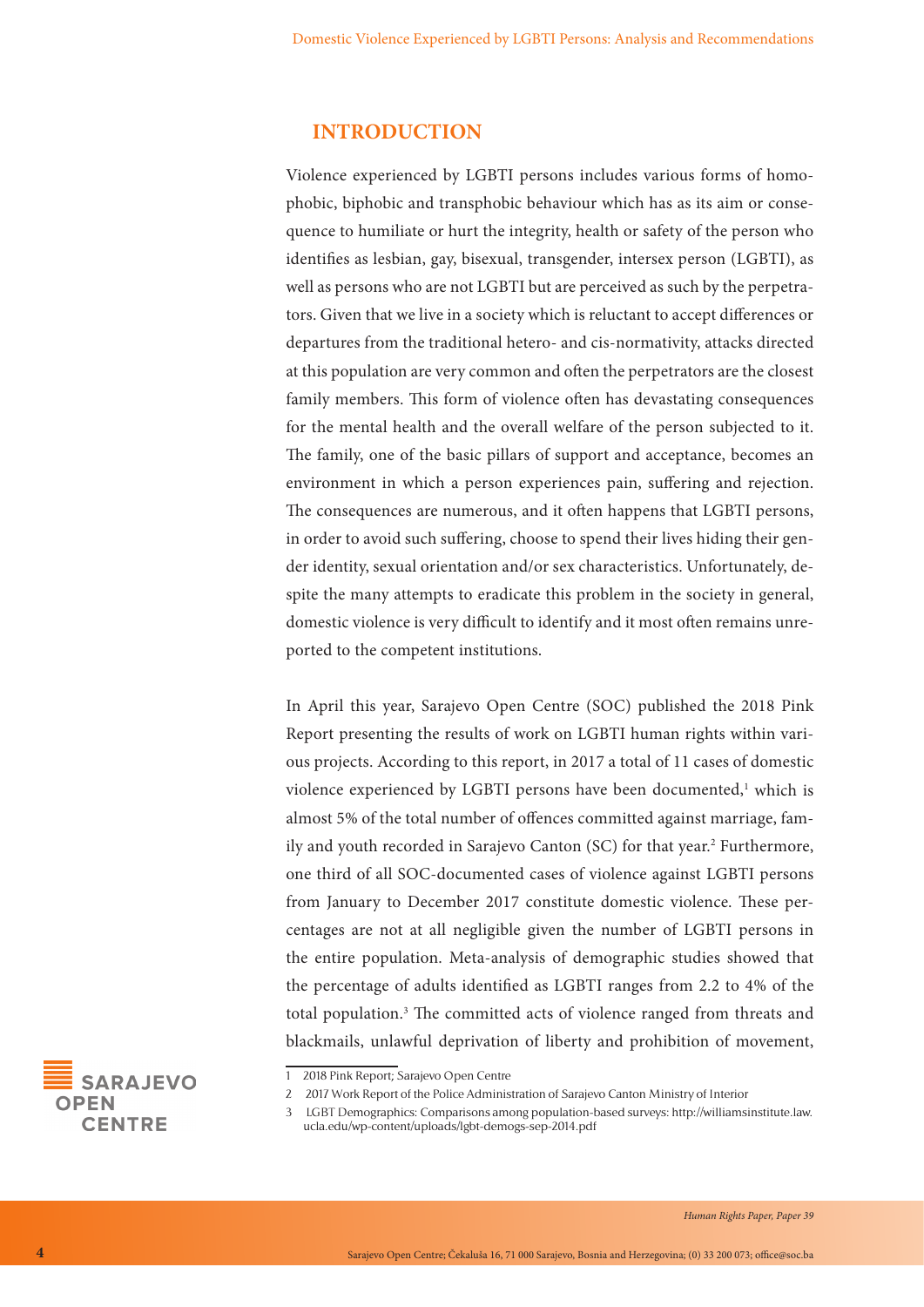inflicting bodily injury to forceful medical treatments. Perpetrators in majority of these cases were parents or siblings, in complicity with the extended family. It is a worrisome fact that the existing security and judicial system often has a delayed and/or inappropriate response to this problem, whereas preventive activities in this regard are almost non-existent or are insufficient.

In this policy paper, we will focus on the problem of domestic violence with special emphasis on violence motivated by sexual orientation and/or gender identity of family members. This policy paper presents results of a qualitative analysis of the existing laws, protocols, research, programmes and practices relevant to domestic violence experienced by LGBTI persons, with a special focus on the current situation in Sarajevo Canton.

In addition to relevant documents and information, the analysis includes interviews with representatives of social services, security agencies, mental health centres and a safe house in Sarajevo Canton, i.e. those institutions which have worked on cases of domestic violence of LGBTI persons and with which Sarajevo Open Centre already cooperated in the past. The interviews took place in June and July 2018. We carried out eight semi-structured interviews with professionals from various public services. The sample was adequate. Given the lack of official statistics or the register of LGBTI domestic violence cases, we decided to survey the LGBTI community in BiH. We created an online questionnaire and circulated it through SOC email lists and social networks. We also conducted two in-depth interviews with persons who survived domestic violence because of their gender identity and/ or sexual orientation.

With this analysis, we would like to provide a clearer overview of the current situation with the aim to help the relevant stakeholders with the collected data, experiences and policy paper recommendations to improve the existing mechanisms of protection from and prevention of domestic violence, with a special focus on the affected LGBTI persons.

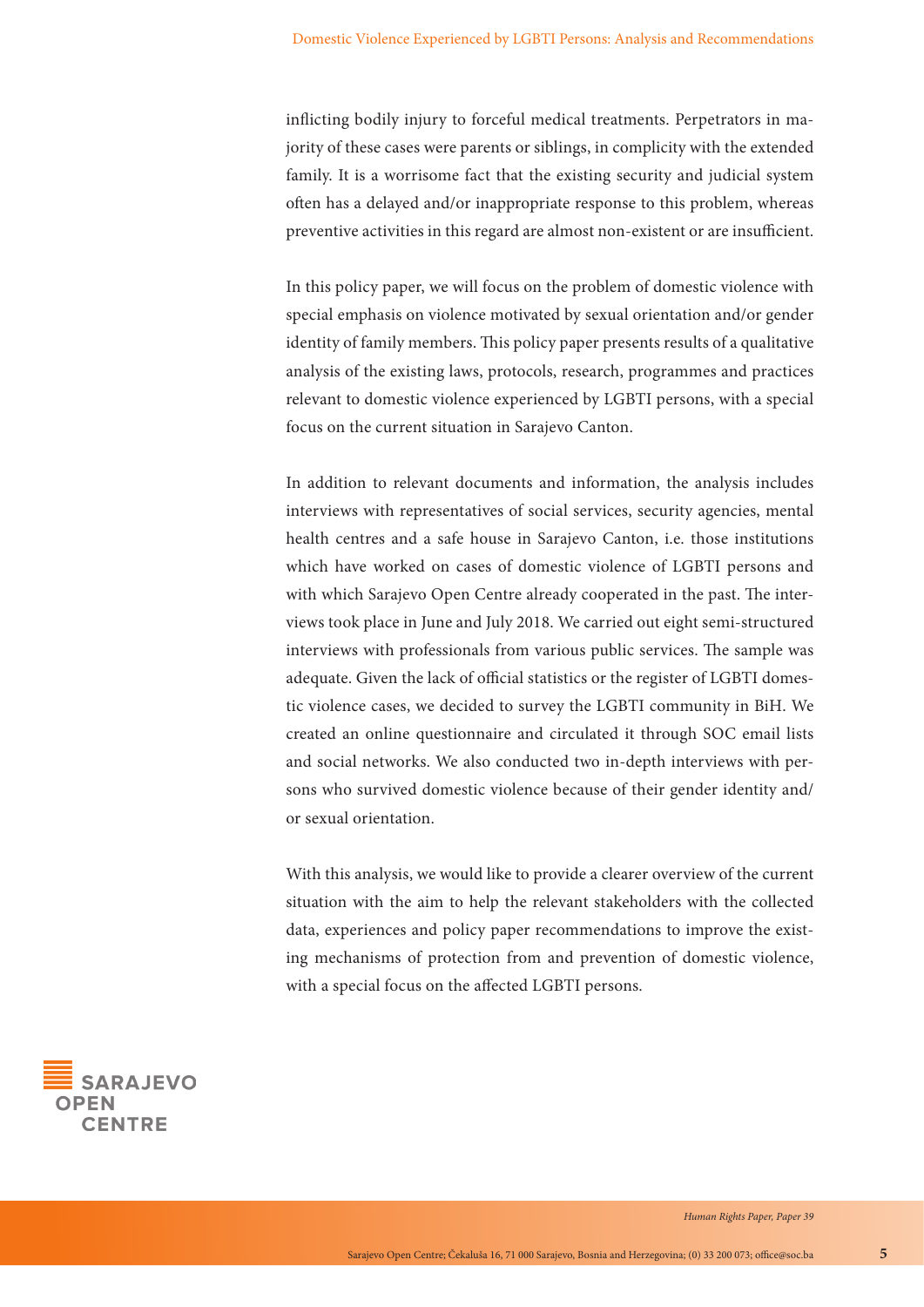## **DOMESTIC VIOLENCE IN BOSNIA AND HERZEGOVINA**

Today, it is very difficult to define family as there are many different types of families in the society given the increasing liberalisation of society and family relations (Raboteg-Šarić et al. 2003). The classic definitions of family which rely on marriage or blood relations as its significant characteristics no longer cover all the types. Maleš (2012) differentiates between traditional and non-traditional families, but the difference is based more on the organisational aspect of the family and the roles of individual members than on the very family dynamics or relations. Every family has its own dynamics and way of functioning. Behavioural patterns in a family can often be dysfunctional and can slow down the progress of some of its members.

Domestic violence is definitely the most severe problem and it has its roots in the distant past and is, unfortunately, still socially acceptable in many cultures. Patriarchal societies have undervalued women and children as lowerstatus beings and violence against them was justified. Family violence was considered a private problem of family members until recently. However, given the consequences and the human rights norms, we may not perceive domestic violence as a private problem (Zloković, 2009). Domestic violence, therefore, is not a phenomenon of the new age, it is just being considered a social problem as of recently (Ajduković, 2000).

The broadest definition of violence would refer to any act by which an individual and/or a group intends to hurt another individual and/or group. A very important characteristic of this definition is the intention to cause emotional and/or physical pain of the victim. Violence includes any act committed against the will of an individual which threatens the personal integrity, be it physical, psychological, sexual or economic violence. In fact, we differentiate between two types of aggressive behaviour, reactive and instrumental. The reactive type of aggression is a result of physical or psychological punishment which is rather a purpose than a means. The instrumental type includes the intention to cause pain or inflict injury with the person being aware that the aggressive behaviour will achieve a given goal (Radenović, 2012).

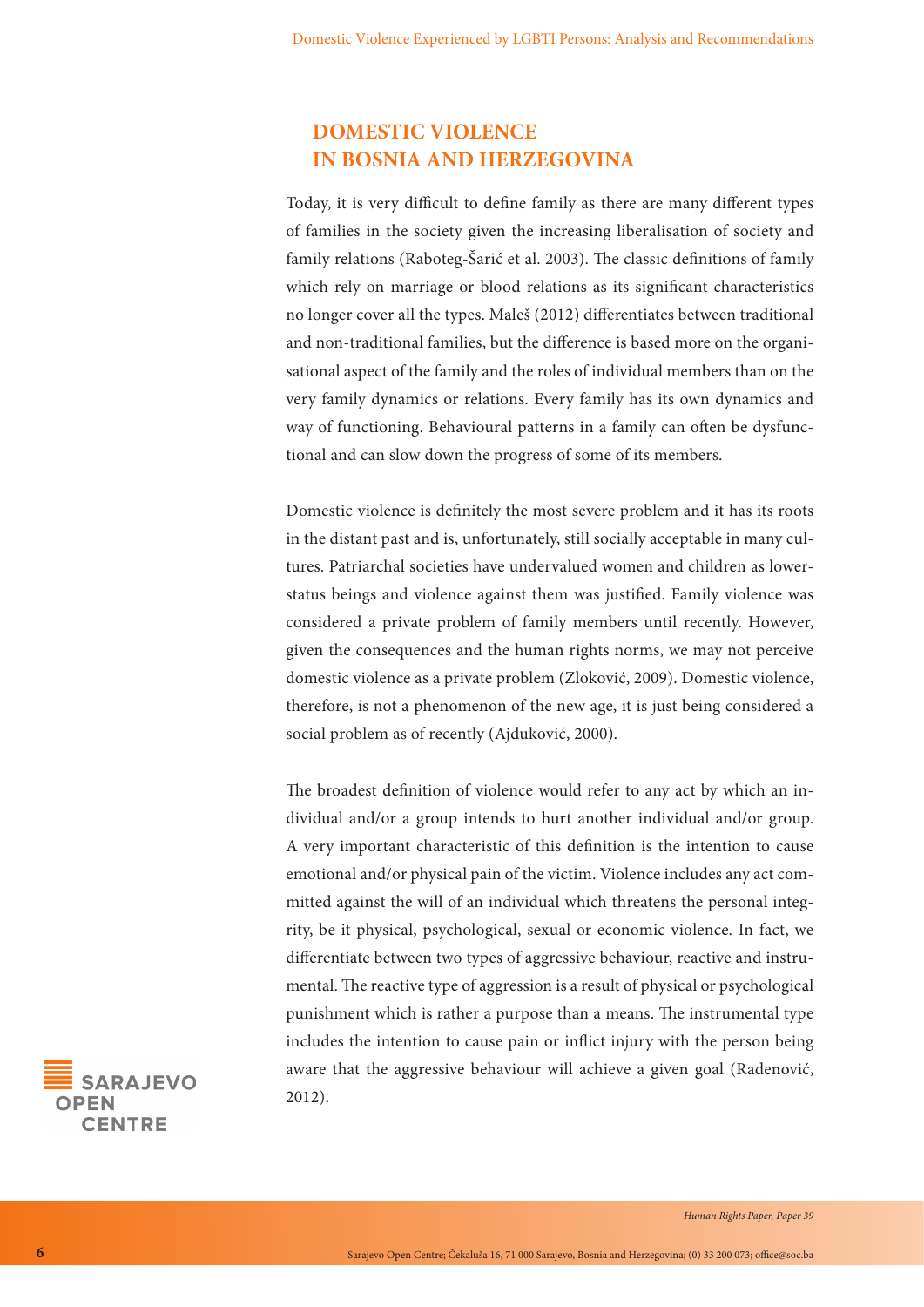Domestic violence is a violation of human rights and this is why international standards for human rights protection oblige the states to implement appropriate measures to makes sure the perpetrators are held responsible and victims are protected. The success of Bosnia and Herzegovina in addressing and resolving these cases remains questionable and we can say with certainty that there is a lot of space for improvement of measures and procedures in this field. This is also confirmed by the 2009 OSCE study in BiH that analysed the implementation of the Law on Protection from Domestic Violence by the competent institutions.<sup>4</sup> Notably, following the interviews with 75 respondents from the police, social welfare centres and the judiciary, it was concluded that majority of staff in competent institutions was not appropriately trained in domestic violence to know well its nature and specificities and they cannot therefore put law enforcement in the appropriate context. A high number of respondents in competent bodies was not aware of the basic provisions of the Law on Protection from Domestic Violence and its supporting rulebooks. Today, the situation is somewhat different, often thanks to the non-governmental sector – that the interviewed representatives of the police and social welfare centres identified as the main source of additional relevant trainings. Unfortunately, the weak human resources and burdensome bureaucracy, as well as unclear responsibility-sharing, are still being identified as key obstacles to adequate practical implementation of protocols and procedures.

*"Additional trainings are now mostly organised by non-governmental organisations and are most often linked to a given period and project funds. We need continuous training in order to be able to progress. Such an important issue cannot be left to an individual decision of whether one wants to learn or not."*

*A senior police officer II PA – PS Novo Sarajevo<sup>5</sup>*

The very definition of domestic violence varies depending on the field, state and cultural context and, finally, the expert working on it. However, in defining violence, very often the aspect and perspective of gender is neglected, as well as the broader context in which it is taking place (Mamula, 2004). In research and in practice, the standardised definitions of violence are rarely



5 An interview carried out in Sarajevo, 9 July 2018.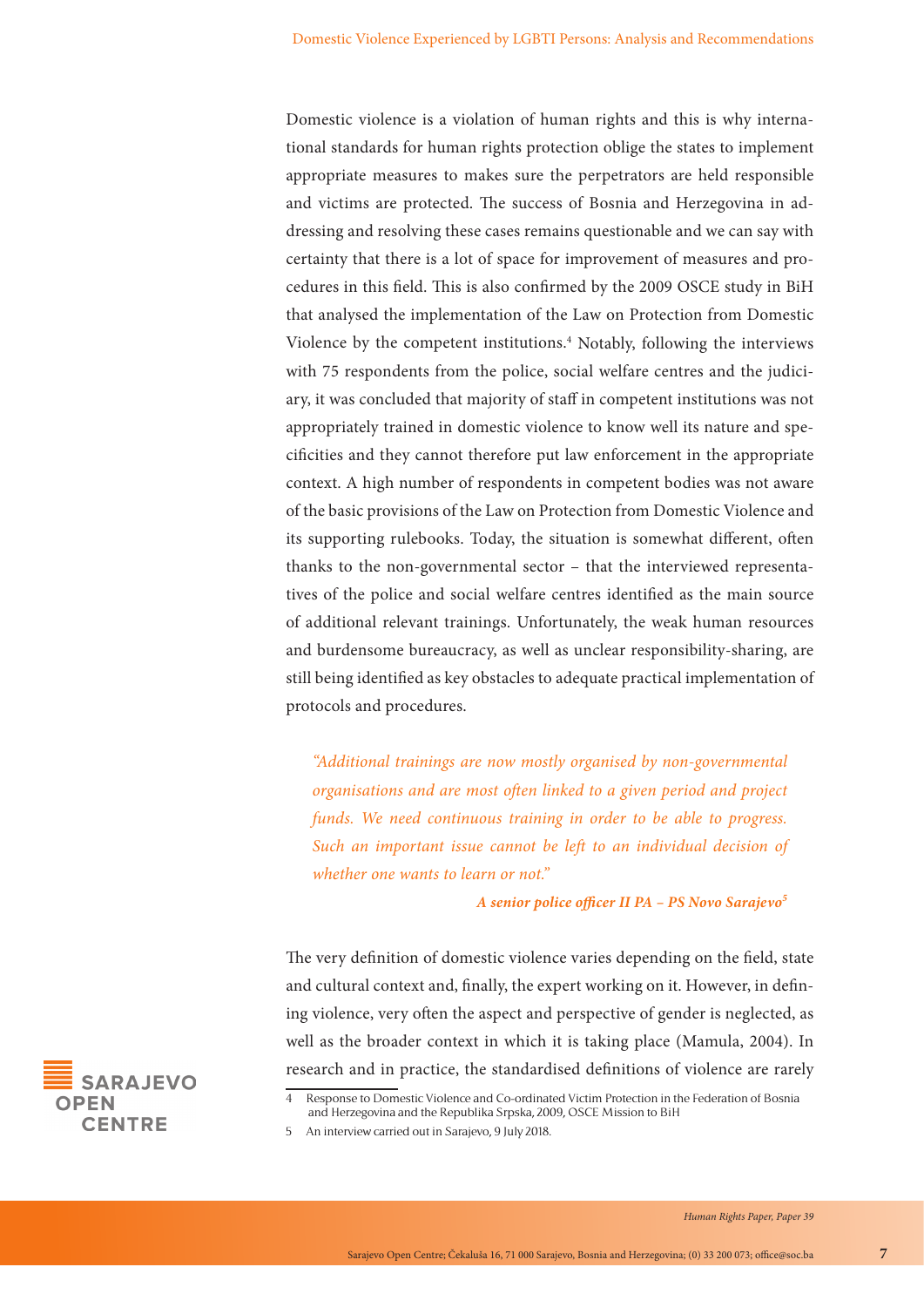used. Definitions vary depending on the context in which it is analysed, but there are three prevailing perspectives today. The health approach refers to the medical characteristics of the event and the clinical description of consequences, whereby the International Classification of Diseases is used. The judicial approach is directed at recognising the criminal actions and punishing the perpetrator. The importance here is assigned to evidence and the focus is on facts. The social approach takes into account the circumstances and consequences of violence and in that way tries to provide adequate help to the victim. This approach makes a deeper insight into the dynamics of the violent event, its causes, consequences and the wider context in order to work on prevention. Pećnik (2006; quoting Rajter, 2013) introduces into this classification the subjective approach which refers to the subjective statement of the victim.

**Internationally recognised Council of Europe definition of domestic violence** **In this paper, we will use an internationally recognised Council of Europe definition of domestic violence according to which it constitutes all acts of physical, sexual, psychological or economic violence that occur within the family or domestic unit or between former or current spouses or partners, whether or not the perpetrator shares or has shared the same residence with the victim.**

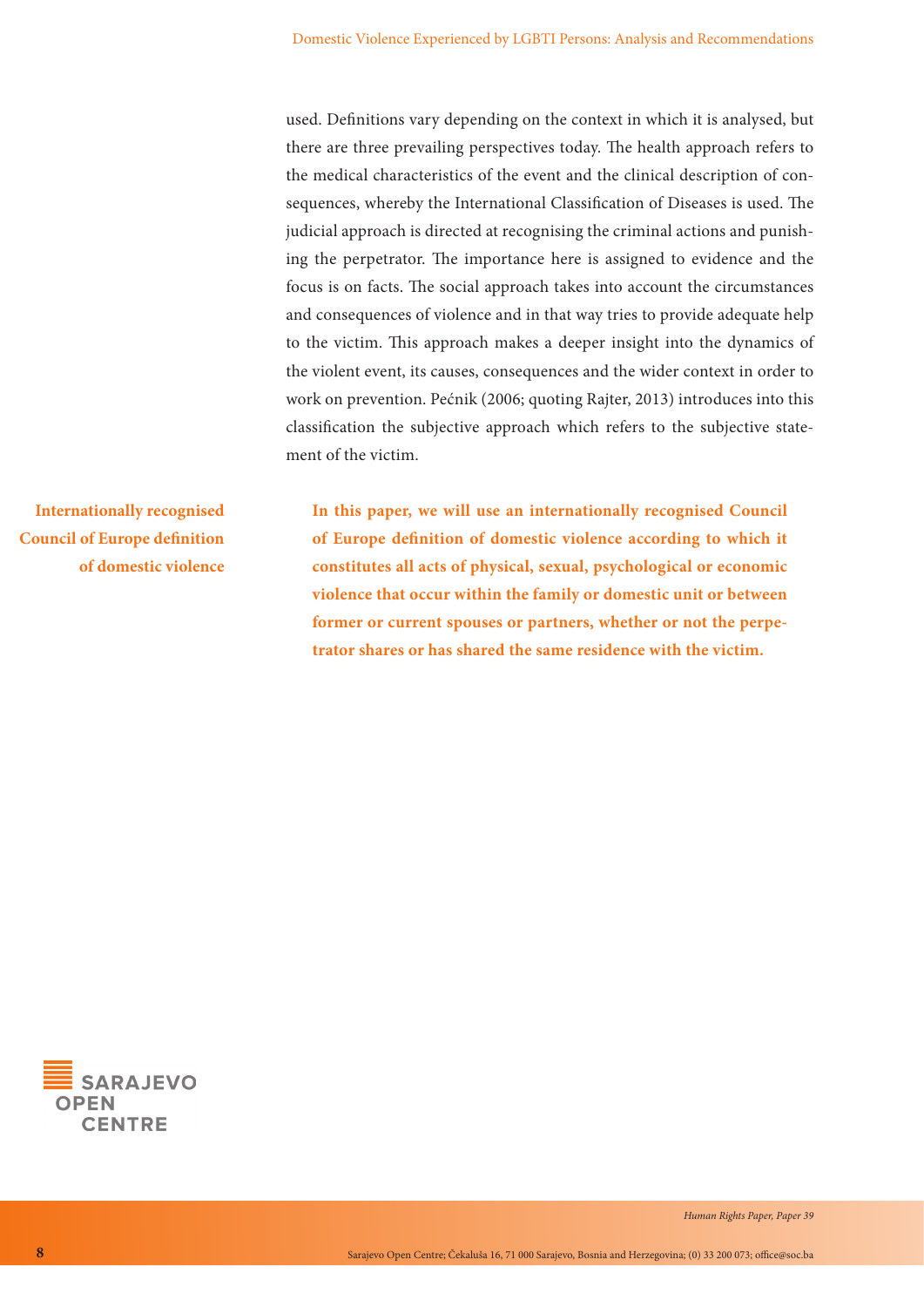## **DOMESTIC VIOLENCE EXPERIENCED BY LGBTI PERSONS**

Although, in general, the public discourse condemns violence and considers it a negative phenomenon in the society, it seems that hate speech, as well as provoking, inciting and spreading hate in Bosnia and Herzegovina (BiH) is ever present and growing in the recent years both in the real and virtual worlds.<sup>6</sup> Often the target of such narratives is the LGBTI community. We can find condemnations of this community in the public discourse every day and, unfortunately, many of our citizens silently or publicly approve of homophobic and transphobic statements and discrimination. It is logical that such a social climate is a favourable environment for higher levels of violence against LGBTI persons, not only in the general society but also in the family.

Young LGBTI persons experience equal stress and anxiety as all other young people growing up. An important difference is that LGBTI persons must at the same time accept and deal with an identity they will be stigmatised for and usually they do it without having the support of their parents who very often become the "enemies". In a place where everyone needs most support, this population faces additional labelling and discrimination. With the goal to present personal stories of persons who experience violence and by that to draw attention to this problem, we carried out in-depth interviews. What follows is a case study of a person who was willing to talk to us and share her story:

*In my family, violence started early, in fact, it was always there. My father beat and abused first my mom, and then me and my brothers and sisters. I grew up in a village, as the first son of my parents. Later, they had five more children. From my first memories onwards, I knew I was different from other boys and from my brothers. I always liked doing women's chores, but as any other boy in the village, I was doing all the men's jobs as well. That wasn't enough for my father. Now that I think of it, he always managed to find a reason for me not being good enough. We were never close. It is not easy being different and growing* 



<sup>6</sup>  BiH Press Council: Eskalirao govor mržnje u medijima 21.06.2018., Available at: https://jajceonline.com/2018/06/21/vijece-za-stampu-bih-eskalirao-govor-mrznje-u-medijima/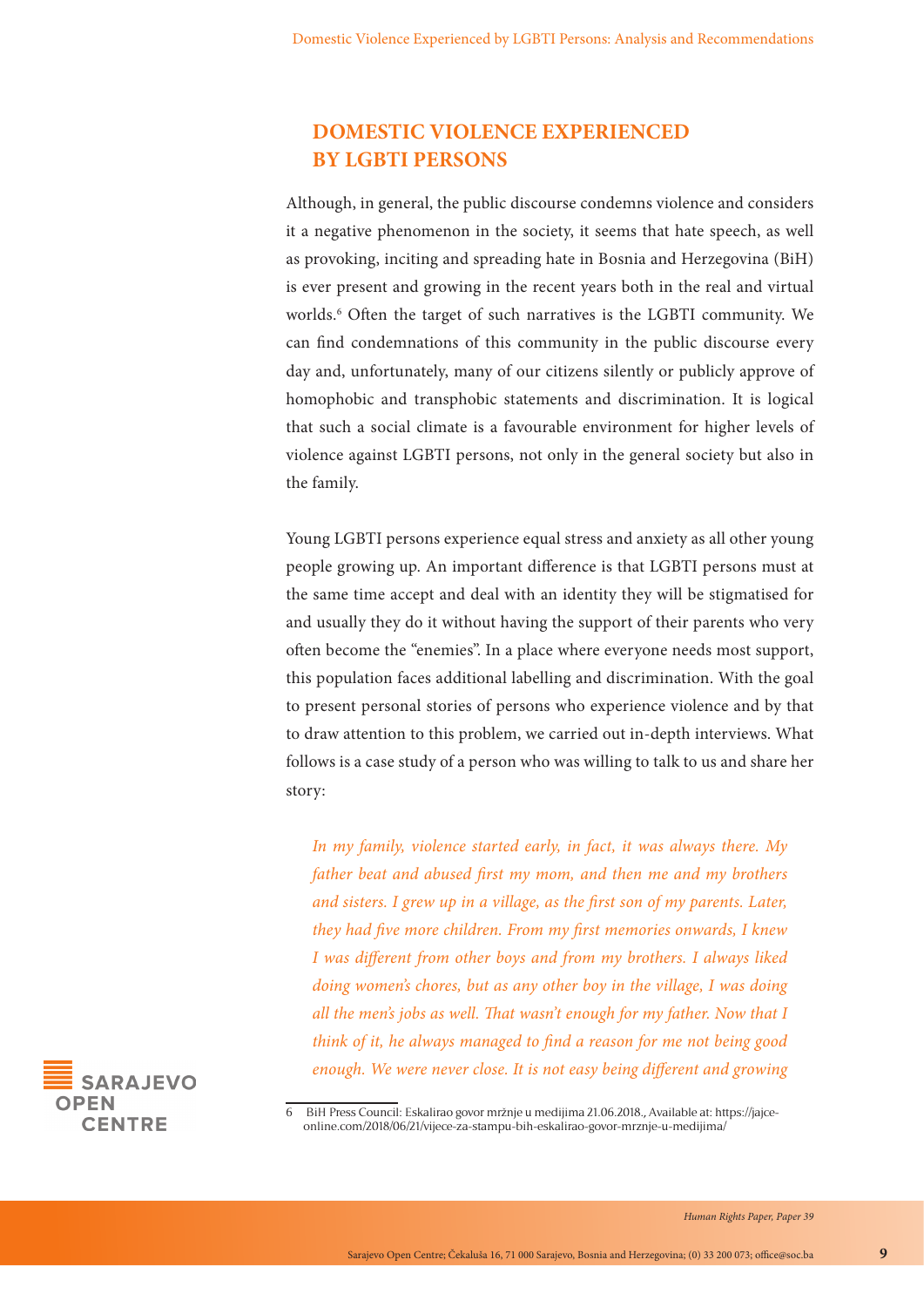*up in a family with a violent father. He beat us all, but when I started puberty his focus shifted from my mother to me. My path of revealing my true identity was very difficult. Nobody likes being different, but there are things you just cannot change about yourself. As I grew, my identity was becoming more and more visible both to me and to my family members and the village. My father did not like that at all. I simply wasn't the son he wanted. I thought then that I was a gay man, but I never talked about it with my family. Coming out was not a decision of mine, it came as a response to continuous slaps, fists and knives waved in front of my face followed by threats that he will slit my throat unless I tell him if I was a faggot. He beat me terribly then and kicked me out of the house. I remember it was winter and I was 18. I had no job and I had no aunt, uncle, grandparent, or friend I could stay with. The only person who did me a favour was the landlady of an apartment I managed to rent with the last BAM 100 that I saved. I saved exactly for such purposes. After a month I returned to the house. Frankly, it is like a nightmare that keeps repeating every night. When I was 20, he kicked me out again, but this time I never returned. I decided I cannot lead such a life. Physical pain can never exceed the emotional pain I felt. He made me believe I was sick. He killed everything in me and any respect I had for him or myself. I visited the Social Welfare Centre and they listened to me but did not know how to help me. Then I contacted the Mental Health Centre and that changed me. Both the psychiatrist and the psychologist who worked with me told me that I was not sick, but that I was traumatised. My self-confidence and self-esteem were at the bottom. The psychologist helped me work on self-confidence. I found a job and started a new life. I almost have no contact with my family, and right now I do not want it. It is difficult to even remember that period, but I know it made me what I am today. Recently I have had some medical tests done because of abdomen pain and they revealed that I am intersex, I have ovaries and uterus and external genital organs typical of a man. My parents never questioned that.*

*Andrea, 267*

Violence that this young woman experienced has never been reported. Primarily because, as she says, she did not want any additional problems.



<sup>7</sup> Interview carried out on 13 August 2018.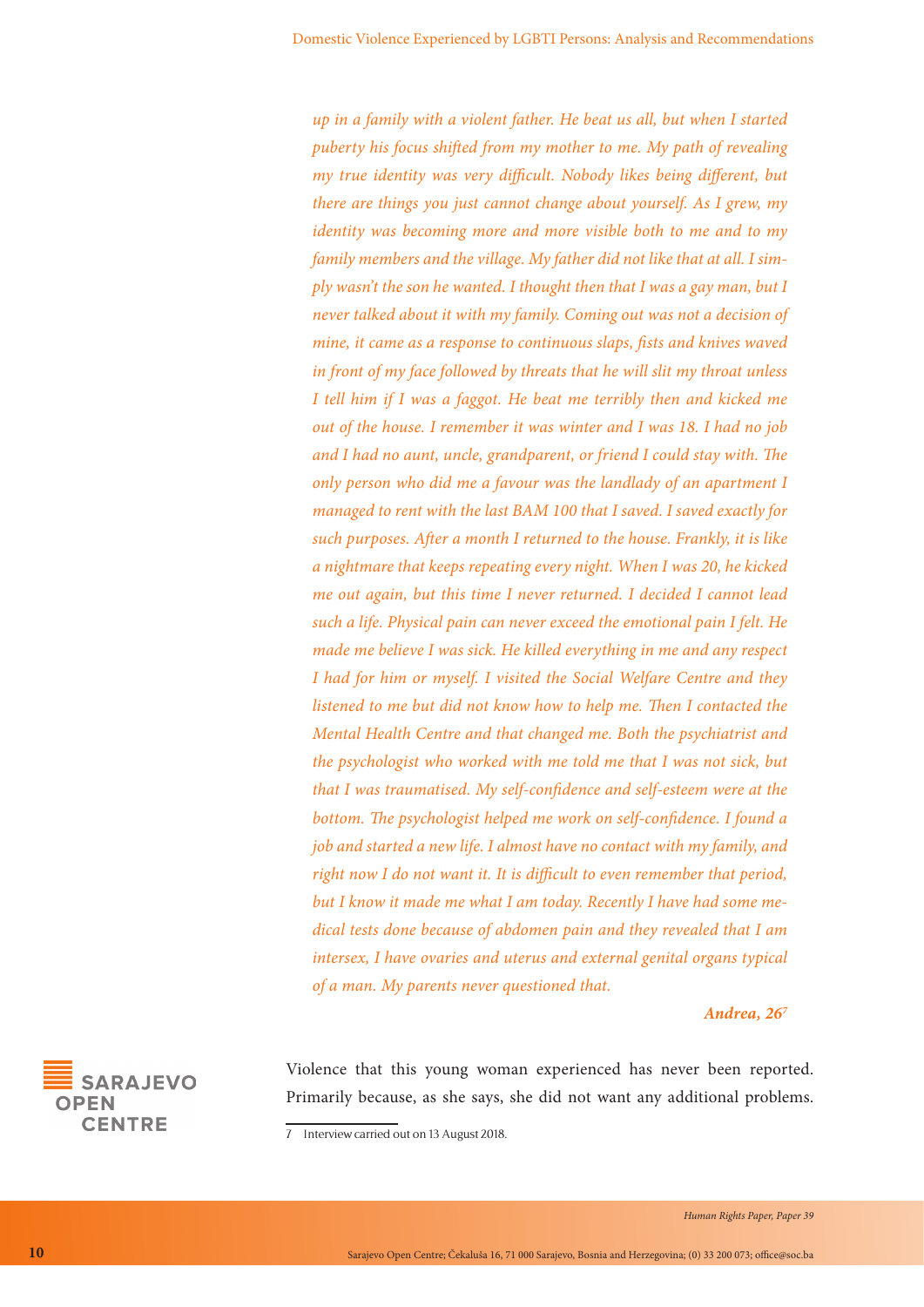Domestic violence is a general problem of the society for which statistically sound data are hard to collect. It truly is common that this type of violence is not reported and is kept hidden for various reasons, very often because of victim blackmailing and intimidation. The consequence is that a high percentage of these criminal offences is never included in public statistics, which creates a distorted perception of the seriousness of the problem. When it comes to LGBTI persons it seems that these grim numbers<sup>8</sup> are much higher than we can assume. One of the reasons lies in the fact that public statistics of police and social services do not disaggregate data to keep separate records of domestic violence against LGBTI persons. Furthermore, sometimes these cases of violence are recorded as hate crime and sometimes as an offense against marriage, family or juveniles. Another aggravating fact is that many LGBTI persons in our society must hide their sexual orientation and gender identity. Lack of awareness and understanding and the bias within families force LGBTI persons to hide their identities and to continuously live in fear and lies. Inability to freely and honestly express one's identity leads to numerous difficulties for the individual within a family. It results not only in dysfunctional relations and communication within the family but it also prevents the formation of sound relationships in all segments of life and is often followed by psycho-emotional anxiety. In an intolerant society such as Bosnia and Herzegovina, this problem is often neglected, unrecognised and unaddressed which adds to stigmatisation and invisibility of this population.

There is no systemic research in BiH of this problem in particular and the presented cases are primarily based on individual statements of professionals and LGBTI persons who experienced domestic violence. With the goal of obtaining a general insight into the position of victims of this type of violence, we also conducted an online survey among the LGBTI population.

A total of 52 persons took part in the survey, ages 12 to 50. The highest percentage of respondents, 30.8%, identify as lesbians according to their sex, sexual orientation, gender identity and sex characteristics. The percentage of 21.2% respondents identify as gay men, and the same percentage identify as bisexual women. More than half the respondents, 57.7%, live in the capital, and a somewhat lower percentage come from some other towns in BiH, whereas 11.6% of respondents live in rural or suburban areas. A high



8 Refers to the number of cases never reported or recorded by public services.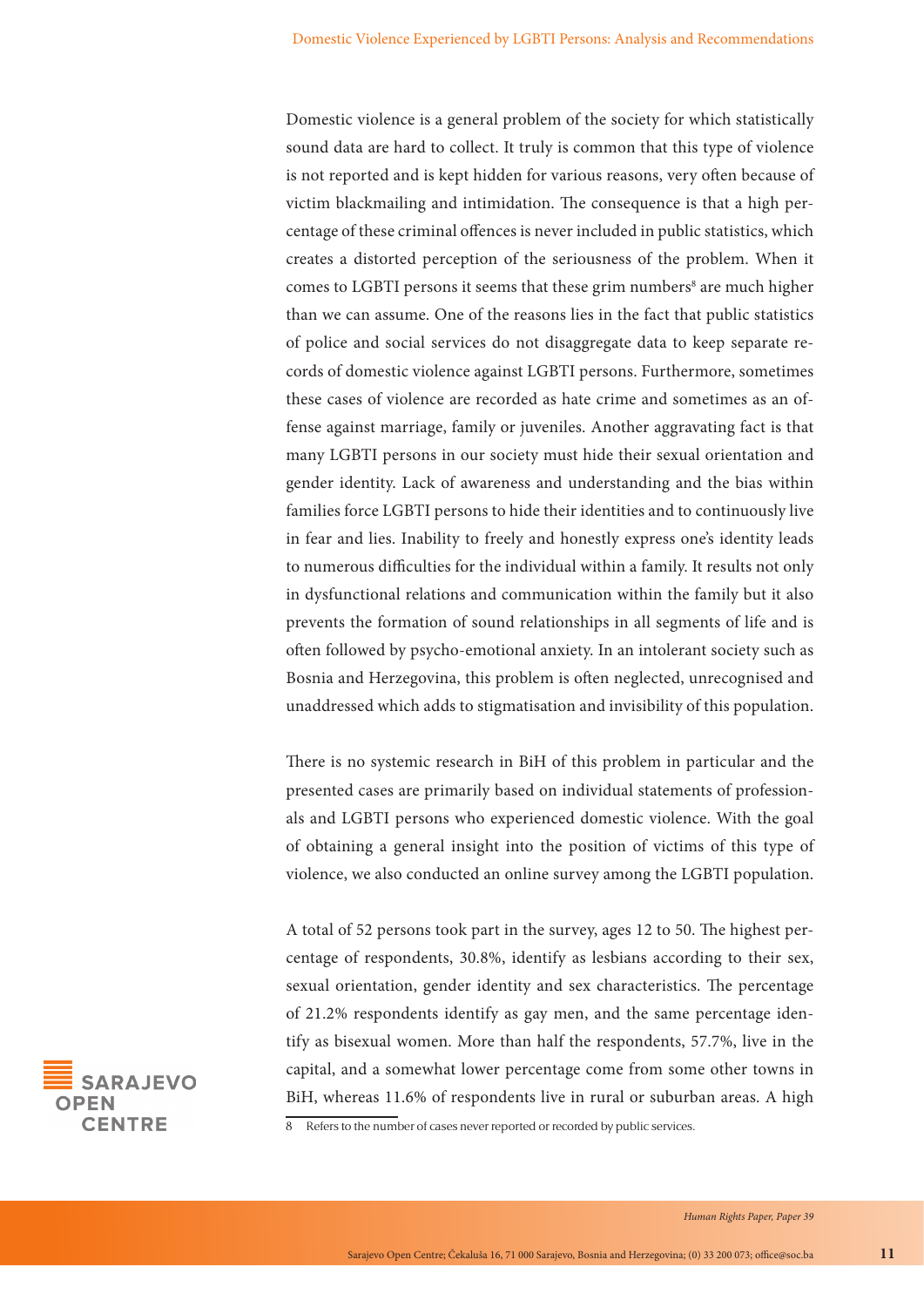percentage of respondents has a secondary or tertiary level of education – 76.5%. Based on these socio-demographic data, we can conclude that the sample is not representative but is can provide a level of insight into the problem.

The most important piece of information from this survey is the fact that 26.9% of respondents reported that at one point in their lives their experience domestic violence because of their sexual orientation, gender identity or sex characteristics. Of all the respondents, 19.2% experienced domestic violence but are not sure whether the violence was motivated by intolerance for their sexual orientation, gender identity or sex characteristics. Also, many have stated that they were not sure because they never came out to their family members.

- *There have been problems because I was different to them, you could feel it in the air, but I never admitted it.*
- *The violence I experienced was in one part motivated by my gender presentation but that was not the primary and the conscious driver of the perpetrator.*
- *I am not sure that was the reason because I am not certain that my family is aware of my sexual orientation.*

These figures are particularly worrisome given that even in such a small sample almost every second person experienced some form of domestic violence. As in several studies on domestic violence against LGBTI persons in other countries (D'Augelli and Grossman, 2001, Herek et al., 1999), this survey also showed that most common are verbal types of violence such as insults or curses, and threats of physical violence, whereas physical assaults are not as common. In this survey, ten respondents reported experiencing emotional violence, nine verbal, eight physical violence and eight have experienced neglect and rejection by their families. It is noteworthy that one manifestation of violence is often combined with another, therefore, it is impossible to speak about physical violence which is not followed by a form of verbal or emotional violence. Psychological violence is most often hidden, invisible, and constitutes a long-term process. It is based on various forms of verbal aggression, by which the personal integrity is disturbed or jeopardised through control, coercion, humiliation, intimidation, manipulation and

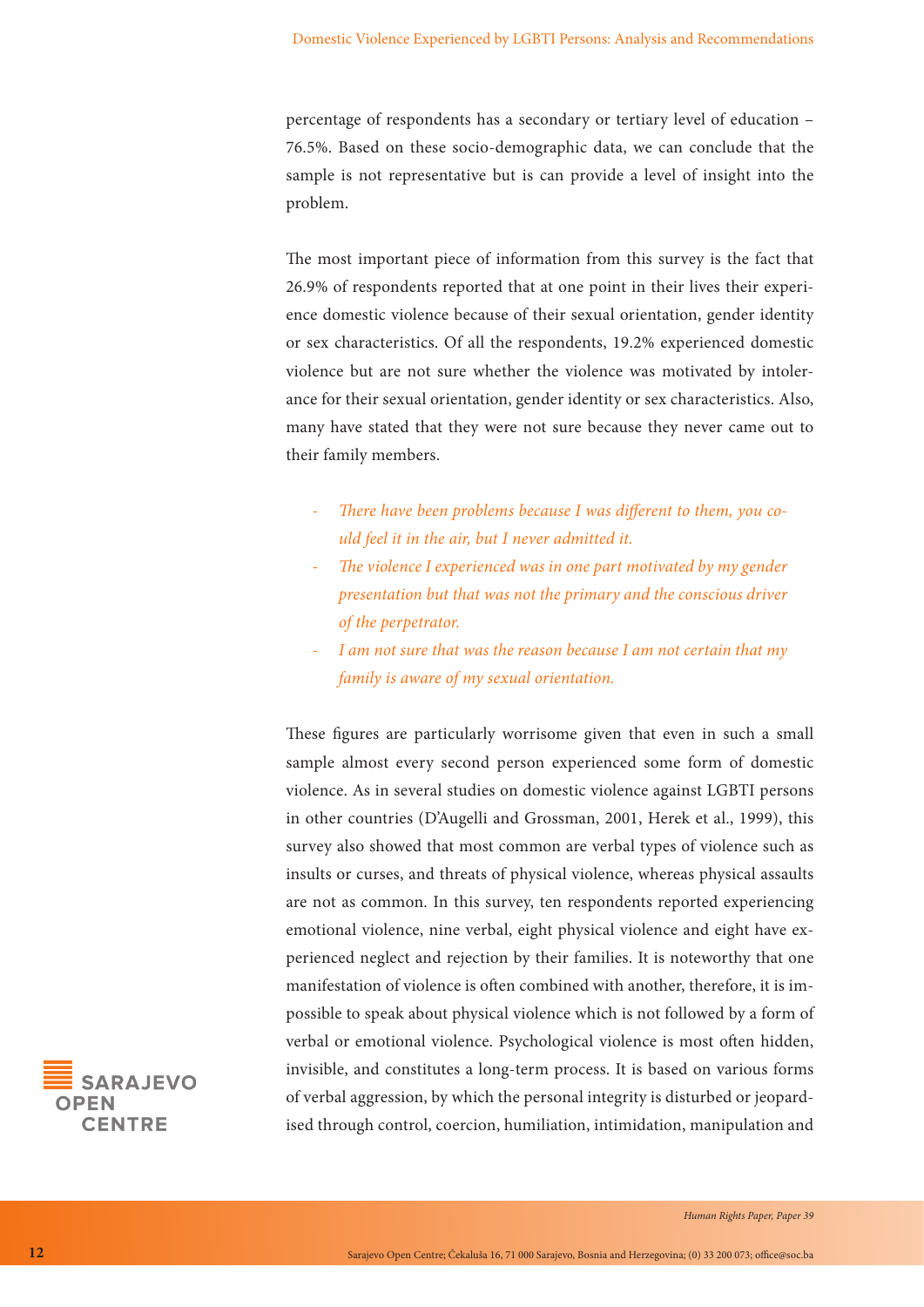insults. The consequences of such behaviour are far reaching and identifying this type of violence which is often neglected requires special attention. Although it is widely accepted that physical injuries are the only valid evidence at court, psychological violence is also provable. The following can be used to determine the existence of psychological violence at court: statement of the victim, witness testimonies and psychiatric testimony – expert witness report.

The findings can be presented as evidence through expert witness testimony. Furthermore, the experience of associations in BiH dealing with LGBTI rights very often shows that cases of emotional violence and assaults by family members against LGBTI persons have the goal to punish or *correct* their sexual orientation or gender identity, which can have terrifying consequences.

*I grew up in a completely "normal" family. Mother, father, and two children – a boy and a girl. My parents are not violent people, they are not uneducated but they are traditional and conservative. We always lived by the standards. We observed religious holidays and rituals, regularly attended mosque prayers. It was entirely "impossible" for a son to be gay in such a family. Being gay was something that came from the West; children see different sorts of things nowadays on TV and the internet. When I was 16, my neighbour saw me kissing a man in a small, remote backyard of a former kindergarten. I think he followed us because I failed to notice him. He told my mom, probably did not dare tell my father. My mom did not dare either and we never told him. Although I denied it, she knew it was true. She still knows. But we don't talk about it since I was "cured". I accepted to see an imam, we went several times. The cure mostly revolved around me lying down and him reading the Qur'an and watching my reactions. I would lie if I said that I was very afraid and that all of it was somehow mystical, it just made me show some emotions. I cried, I was never sure why. I remember that I never left the house that summer and there was a ban on TV and the internet. It felt horrible then, now not so much. My mom says that in her family there was this "strange" cousin, most of them lost touch with him. "He died alone, like a dog. I don't want that to happen to you, find yourself a girlfriend", mom often says. Maybe the fear that she will abandon me is the reason I never told her that the imam did not help* 

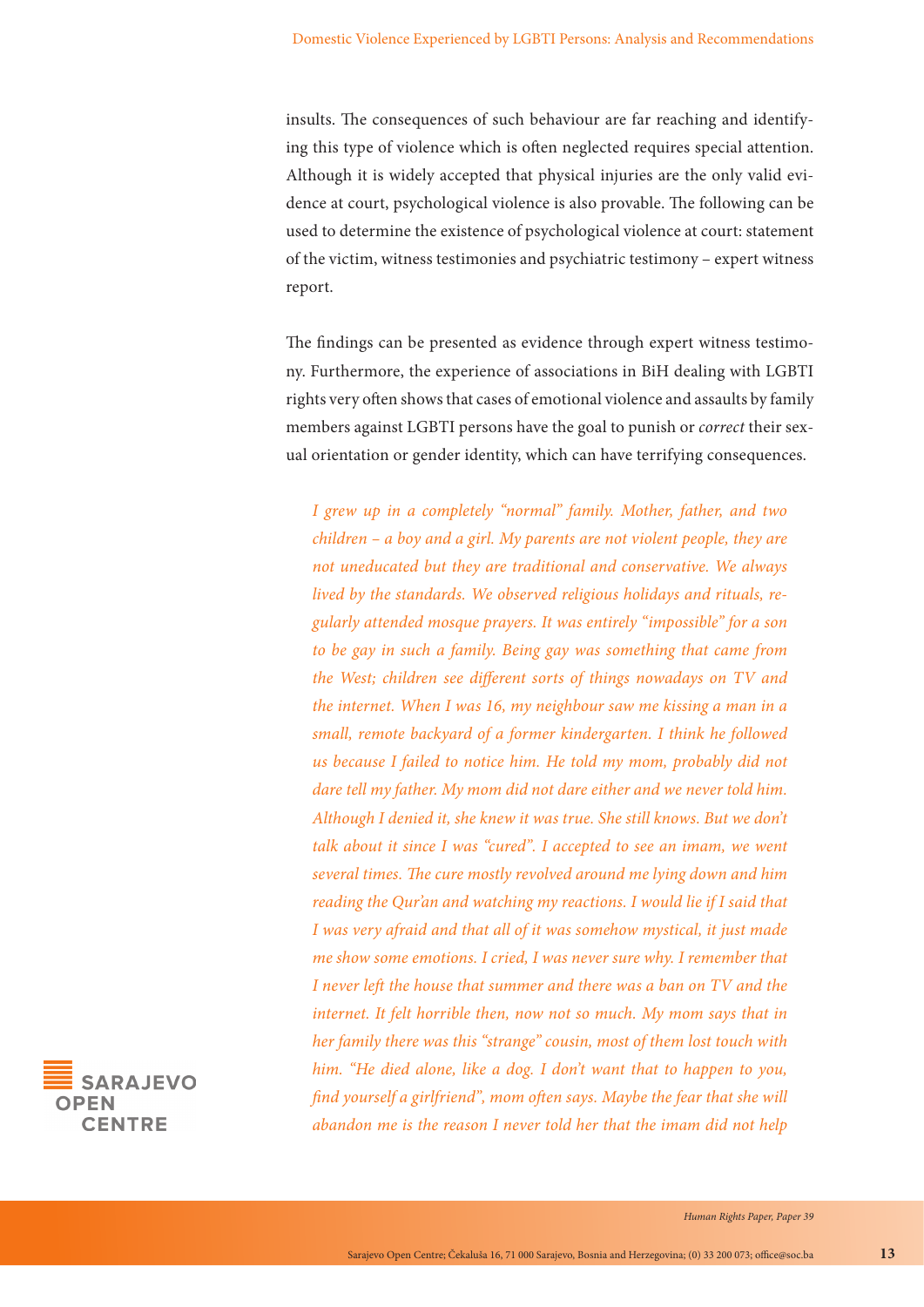*me. That I fell in love. I never mentioned to them that I've been with my boyfriend for more than three years and I love him. I decided it is easier this way. Easier for them. And I love them because they love me. There is just this one part of me they don't love.*

#### *Muamer, 319*

In addition to forced treatment, LGBTI persons are often rejected or even thrown out in the streets. Financial dependence is an extremely common reason for LGBTI persons to accept life hiding their identity and avoid reporting violence to competent services. Also, many parents and family members are trying to keep the "secret" within the family. The parents also experience a form of shock when they find out about sexual orientation, gender identity and/or sex characteristics of their children. The shock often leads to their inappropriate reactions. Parents/family do not have the support of their environment and are themselves afraid of their coming out to others. Therefore, it does not come as a surprise that most common perpetrators of domestic violence against LGBTI persons are mothers and fathers. In 71.4% of cases it was the mother and in 42.9% the father. In two cases the perpetrator of violence was the partner of the LGBTI persons. Intimate violence is a special problem which is very rarely discussed even within the LGBTI community.

Of the respondents, 78.6% did not report domestic violence. Violence was reported in only three cases – two to the police and one to the social welfare centre. It is very important to continue working on creating an environment in which LGBTI persons feel free to contact the competent institutions. Negative experiences in the past and frequent condemnations even by professionals lead to LGBTI persons not having trust that the competent institutions will work on resolving their problems.

It is alarming that the existing system to combat domestic violence is not ready to respond to these cases and that, in addition to civil society organisation which are ready to accept lesbians into safe houses, there is no accommodation whatsoever for gay men and transgender persons victims of domestic violence. It is necessary to systemically approach the resolution of this problem which can, due to vulnerability of victims, lead to homelessness 9 Interview carried out on 20 July 2018 in Sarajevo.

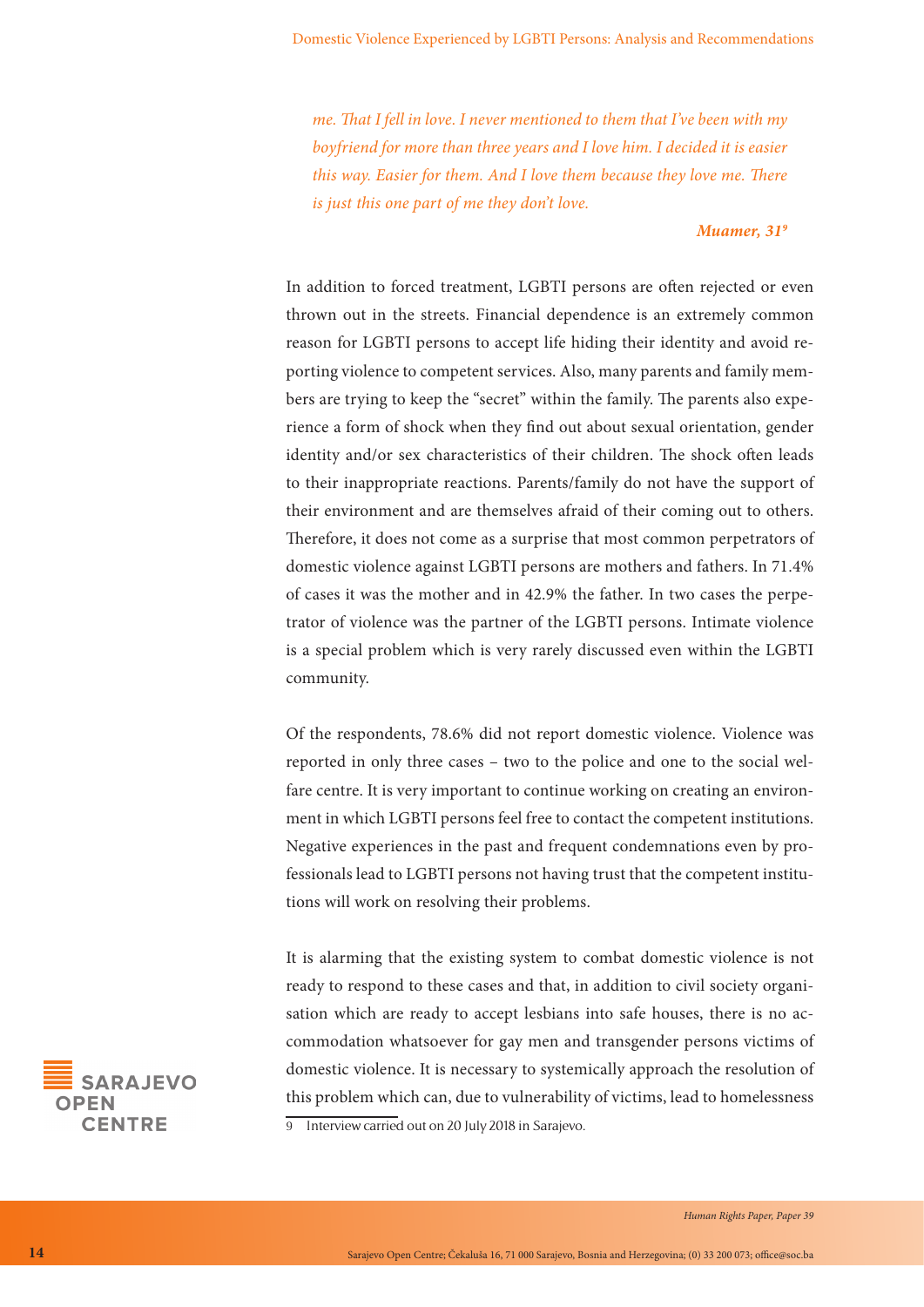of young lesbian, gay, bisexual, transgender and intersex (LGBTI) persons.10

Every person, irrespective of their sexual orientation and/or gender identity must have the right to home, parental support, freedom of expression and movement. Impossibility or the lack of protection of a child exposed to violence due to his/her sexual/gender identity/sex characteristics constitutes most probably the cruellest violation of their rights.



10 2018 Pink Report, Sarajevo Open Centre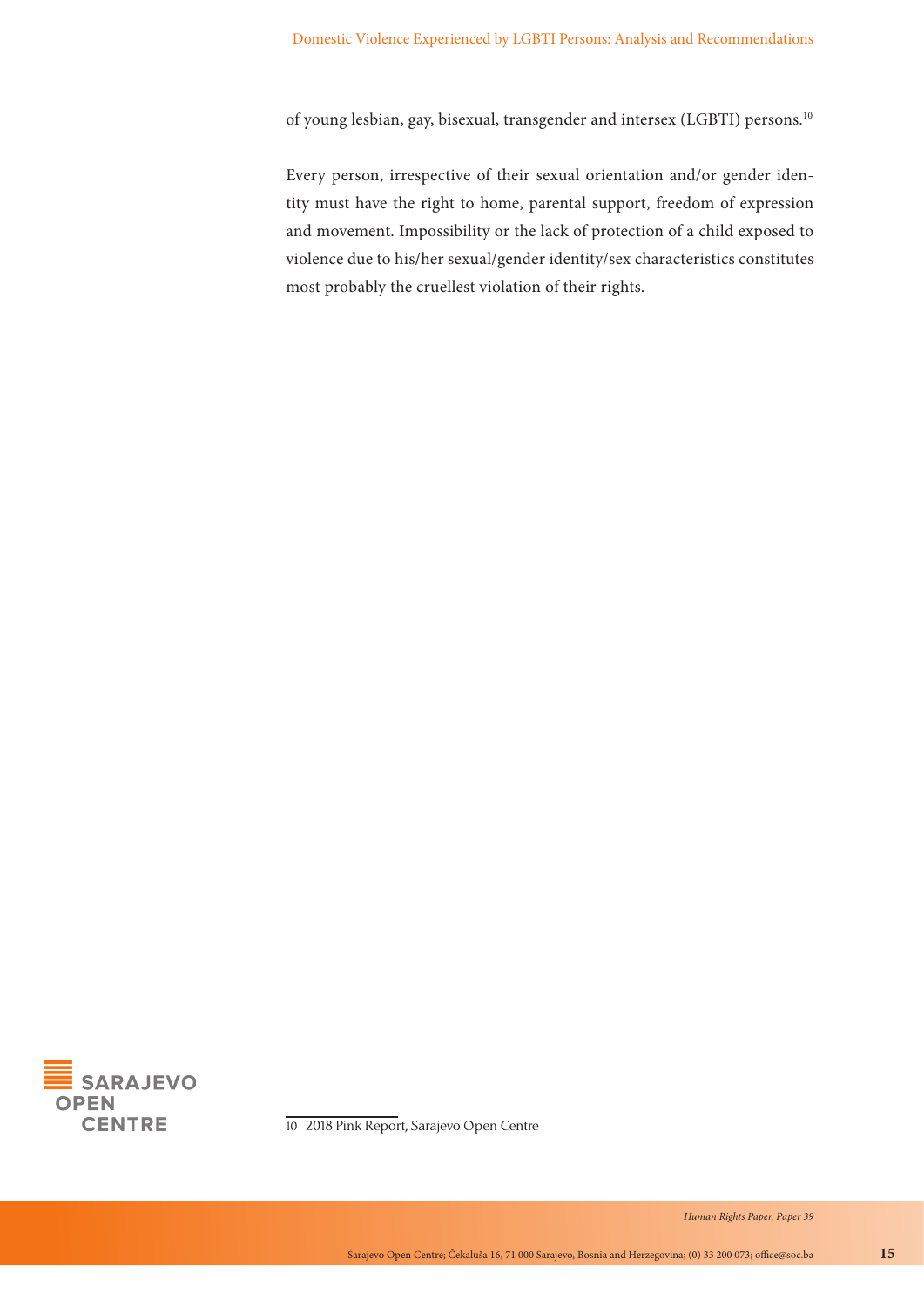## **LEGAL AND INSTITUTIONAL FRAMEWORK FOR PROTECTION FROM DOMESTIC VIOLENCE**

The Universal Declaration of Human Rights and the European Convention on Human Rights are two fundamental acts on which all international documents and national laws should be based, as they guarantee numerous freedoms to all persons irrespective of sex, race, national, religion and other characteristics. These two conventions have been the starting points for the adoption of new acts that further regulate the entire spectre of human rights in BiH. International law recognises domestic violence as a serious violation of human rights, and that is also confirmed by the Council of Europe Convention on preventing and combating violence against women and domestic violence. The purpose of the Convention is to protect women from all forms of violence, to prevent, prosecute and eliminate violence against women and domestic violence, as well as to develop a comprehensive legal framework and policies for the protection and assistance to all victims of domestic violence.

The most vulnerable social category are definitely children and their human rights are additionally regulated by the Convention on the Rights of the Child. This Convention obliged all member states to respect all rights stipulated by the Convention and to provide adequate legal aid to every child in their jurisdiction. That includes protection from all forms of discrimination, which indirectly includes protection from discrimination on the grounds of sexual orientation, gender identity and/or sex characteristics.

Article II of the Constitution of Bosnia and Herzegovina guarantees to all persons within the territory of Bosnia and Herzegovina the rights stipulated by the Constitution without discrimination on any ground. Sexual orientation and gender identity are not listed among the grounds stipulated by the Constitution and they are classified under "other status", whereas the Anti-Discrimination Law stipulates them as prohibited grounds of discrimination. The Anti-Discrimination Law foresees the harmonisation of other laws, rulebooks, statutes and other acts with this Law, otherwise they would be proclaimed null and void, however, with the exception of the Gender Equality Law, no other law stipulates sexual orientation or gender identity as prohibited grounds of discrimination.

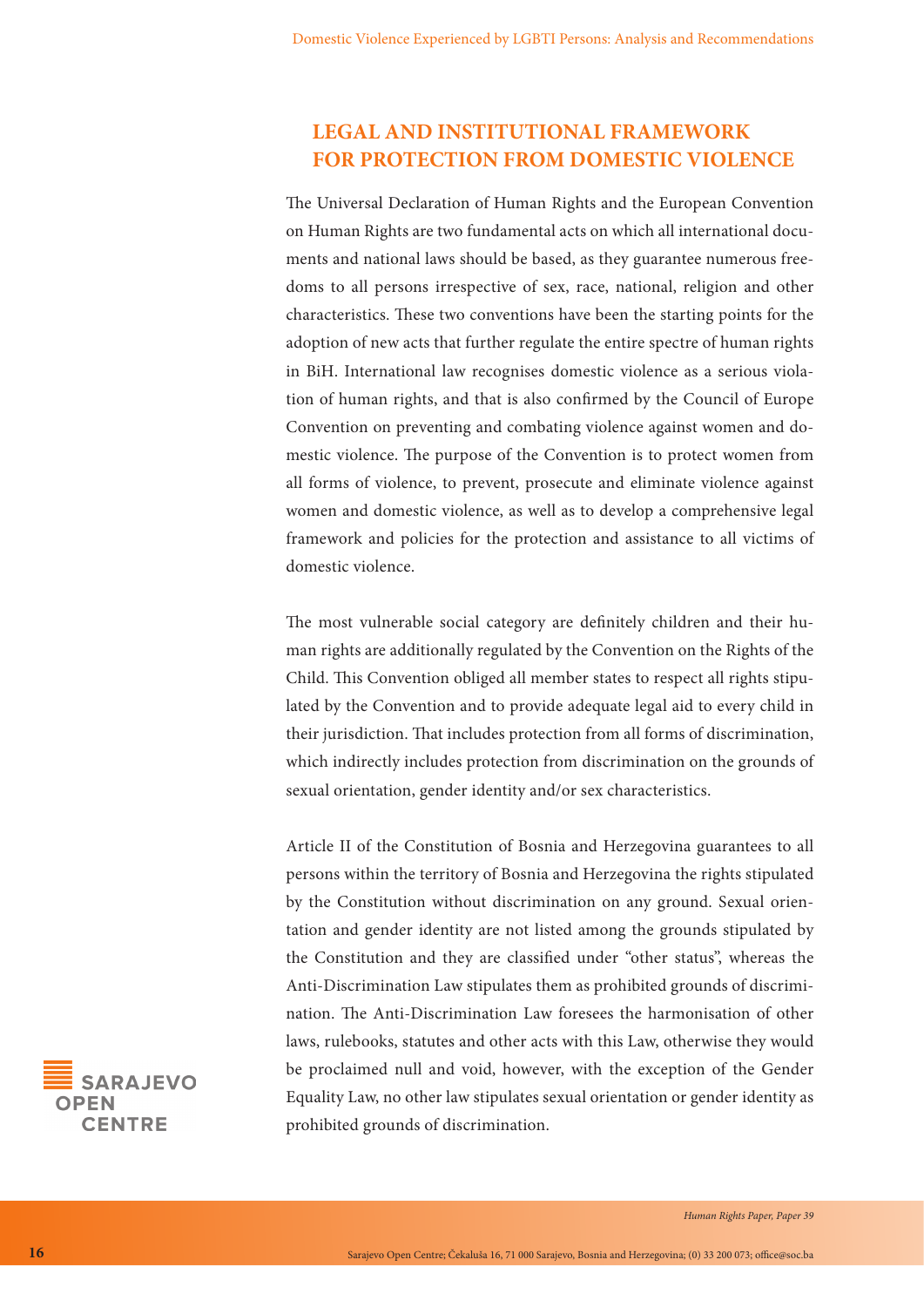The amendments should be in particular introduced in the Law on Protection from Domestic Violence as the position of LGBTI persons in their families represents a specific problem. In addition to being exposed to discrimination, they are often victims of violence, blackmails, unlawful deprivation of liberty and forced treatments, while the perpetrators are parents or siblings. As a result, many LGBTI persons live in fear, choosing to keep their sexual orientation or gender identity in secret, and they often leave their families due to domestic violence they experience. Victims most often decide to leave their home and family or do not report violence because they fear they will be thrown out. One of the main causes of this situation is the non-existence of appropriate regulations to protect LGBTI persons from domestic violence. Article 6 (4) of the FBIH Law on Protection from Domestic Violence stipulates the obligation of family members to refrain from harming physical or psychological integrity of another family member or discrimination on the grounds of gender or age and from subordination on any basis. Therefore, the Law does not list sexual orientation, gender identity and/or sex characteristics as prohibited grounds of discrimination and domestic violence. The provisions of the RS Law and Brčko District Law regulate this matter similarly, also failing to list sexual orientation and gender identity as grounds for protection from domestic violence. Entity laws and the law of Brčko District oblige healthcare and social workers, family members, citizens and other stakeholders to report domestic violence immediately after finding out about it. The laws stipulate fines for non-reporting ranging from BAM 100 to BAM 3000, depending on whether an official person or citizens and family members failed to report and also whether the victim was a child. In the RS Law, the minimum stipulated fine is BAM 300 if the violence is not reported by a family member, whereas if it is not reported by staff of healthcare, social or educational institutions the fines range from BAM 1000 to BAM 3000. Brčko District stipulates lower fines for official persons who are obliged to report cases of domestic violence and have failed to do so – the minimum fine is BAM 500 and the maximum is BAM 1000, whereas fines for family members in case of failure to report violence are only stipulated when the victim of violence is a child – the fines range from BAM 300 to BAM 900. There is the need to amend these laws, particularly the Law on Protection from Domestic Violence of the Federation BiH, as it only stipulates protective measures such as a restraining order, prohibition of harassment and stalking etc. whereas the penal provisions contain sanctions in the form of fines exclusively for

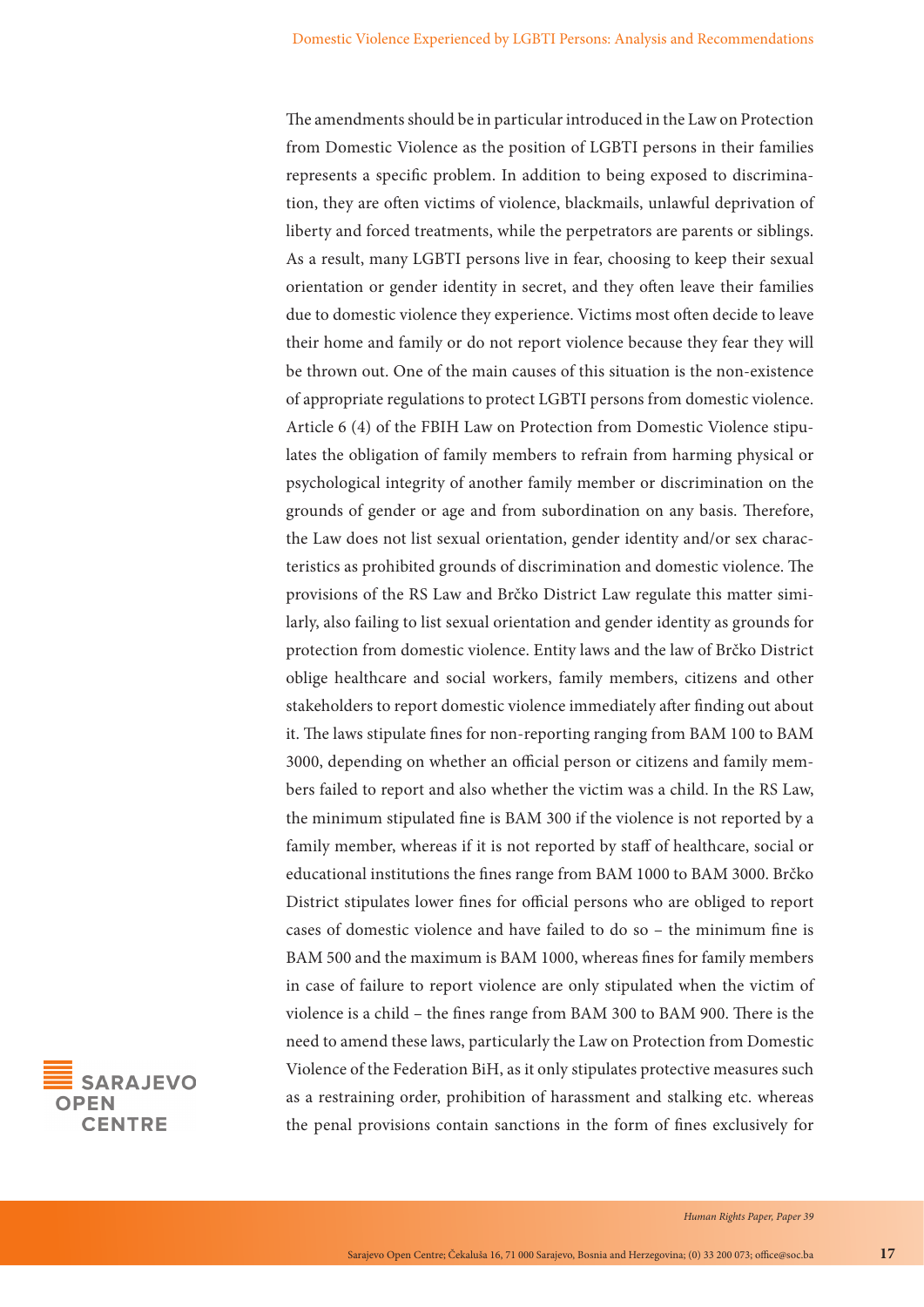persons who fail to report violence. The Laws on Protection from Domestic Violence of the Republika Srpska and Brčko District stipulate a range of fines for violence perpetrators, but treating these acts as misdemeanours is a big disadvantage. Criminal Codes of the Entities and Brčko District also regulate domestic violence; Article 222 of the FBiH Criminal Code stipulates a fine or imprisonment of up to one year for persons who by violence, insolent or arrogant behaviour violate peace, physical integrity or mental health of a member of his/her family, and imprisonment of up to three years when the offence was perpetrated against a member of his/her household. Similar provisions can be found in the BDBiH and the RS Criminal Codes. However, the FBiH, RS and BDBiH laws on protection from domestic violence, as *lex specialis*, have a priority over criminal codes so in practice, misdemeanour procedure will be initiated first and the provisions of the laws on the protection from domestic violence and laws on misdemeanours will apply first. The misdemeanour procedure is, as a rule, shorter than criminal proceedings and the victims will, if they decide to report violence, most often opt for a misdemeanour procedure and by that exclude the option of imposing a criminal sanction on the perpetrator of violence. The fact that criminal codes regulate domestic violence as a criminal offence and stipulate imprisonment as punishment means little in practice because the victim must experience serious bodily consequences to be able to initiate criminal proceedings.

The situation is similar in the countries of the region. The Law on Prevention of Domestic Violence of the Republic of Serbia stipulates urgent measures to be imposed on the perpetrator of violence, such as a restraining order, but imprisonment is foreseen only in case the perpetrator acts in contravention of the imposed measures. Therefore, the perpetrator can be punished only once the violence has been committed and when it clearly constitutes a criminal offence. In its Law on Protection from Domestic Violence, Montenegro stipulates both fines and imprisonment for the perpetrators, as well as for persons who are legally obliged to report violence and fail to do so. The Law on Prevention of Domestic Violence of the Republic of Croatia contains more detailed provisions, stipulating in Article 22 fines for perpetrators, as well as imprisonment. None of the above laws represent an appropriate legal framework for the protection of violence victims in general, especially those who became victims of violence due to their sexual orientation or gender identity. LGBTI persons are a particularly vulnerable category, therefore,

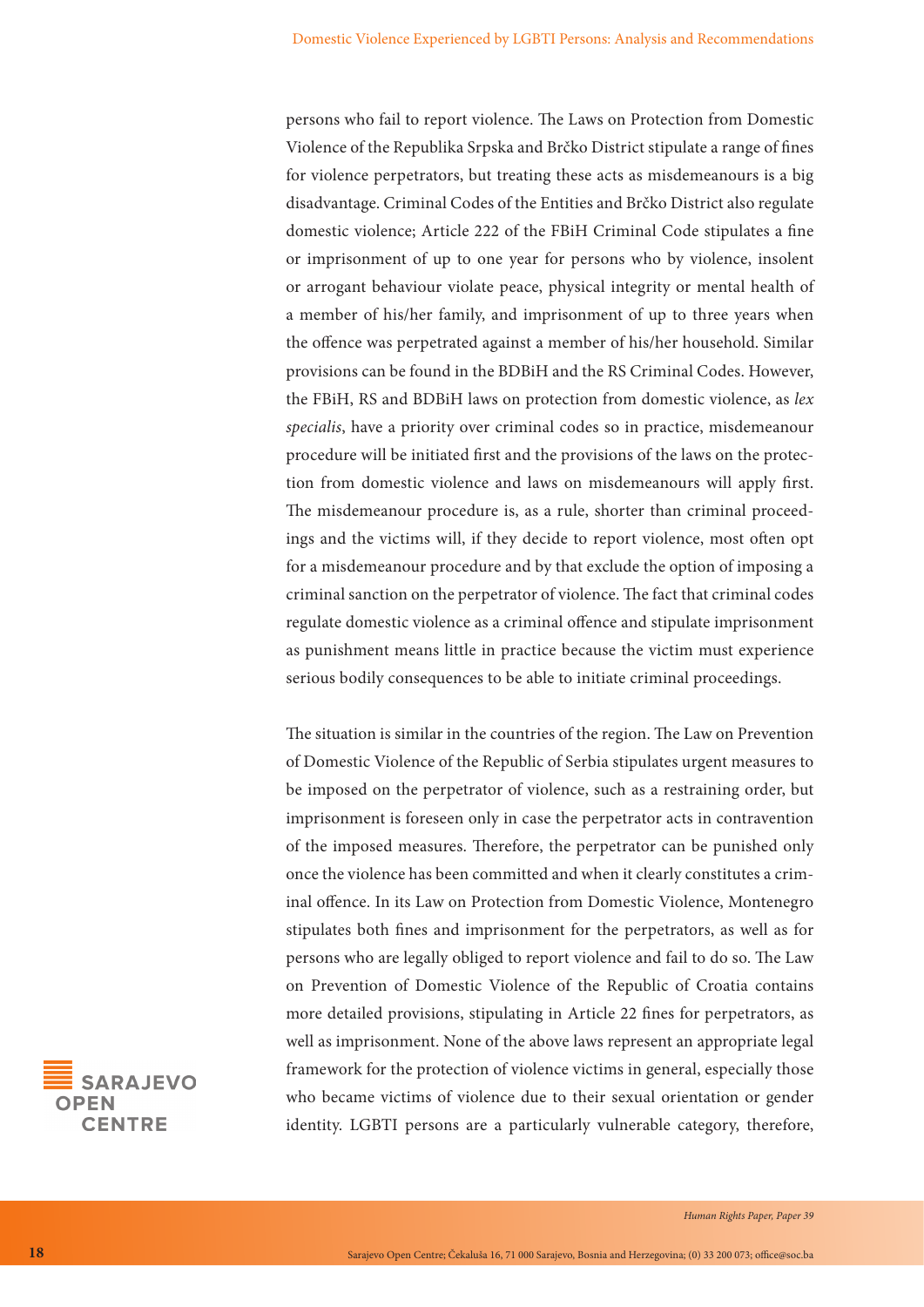pressure should be exercised on the legislators to amend the existing laws in order to harmonise them all with the Anti-Discrimination Law.

In 2013, ILGA-Europe prepared a report on hate speech and violence against LGBTI persons. The report included some Balkan countries; in Albania, of the ten documented cases of violence, three have happened in families, in Serbia one out of four, and in Macedonia one out of six.<sup>11</sup> The research also included Bosnia and Herzegovina with three examples of violence against the LGBTI population. This, of course, does not mean that the situation in BiH is more favourable for LGBTI persons, to the contrary, many LGBTI persons do not want to come out because of the fear that they will experience violence or lose their job. And even when they do some out, they confide in the closest circle of friends, afraid of their family's reaction. All the listed cases have been reported to the police but none of them was prosecuted. That is the reason for the lack of trust of the LGBTI community in the judiciary. It is time for the competent institutions to undertake appropriate measures to harmonise the existing legislation and implement laws protecting the LGBTI community, such as the Anti-Discrimination Law.

There is no law or binding international act ratified by Bosnia and Herzegovina which explicitly lists sexual orientation, gender identity and/or sex characteristics of a child as prohibited grounds of discrimination, but they can be derived from other provisions. The only international document which lists measures that the member states should implement into their legislation is the Recommendation CM/Rec(2010)5 of the Committee of Ministers to member states on measures to combat discrimination on grounds of sexual orientation or gender identity. The Recommendation is a very important document for improvement of human rights of LGBTI persons as it contains a set of measures that the member states should adopt and apply in various areas of life.12

In any legal system, the interests of the child are of highest importance, irrespective of the type of a legal situation. Accordingly, the child should enjoy the highest level of protection, without any exceptions whatsoever. The



<sup>11</sup> Violence against lesbian, gay, bisexual, transgender and intersex people in the OSCE region, 2013 12 https://ravnopravnost.gov.hr/UserDocsImages/arhiva/preuzimanje/dokumenti/ve/

Preporuka%20CMRec(2010)5%20Odbora%20ministara%20ministrica%20dr%C5%BEavama%20 %C4%8Dlanicama%20o%20mjerama%20za%20suzbijanje%20diskriminacije%20na%20osnovu%20 seksualne%20orijentacije%20ili%20rodnog%20identiteta.pdf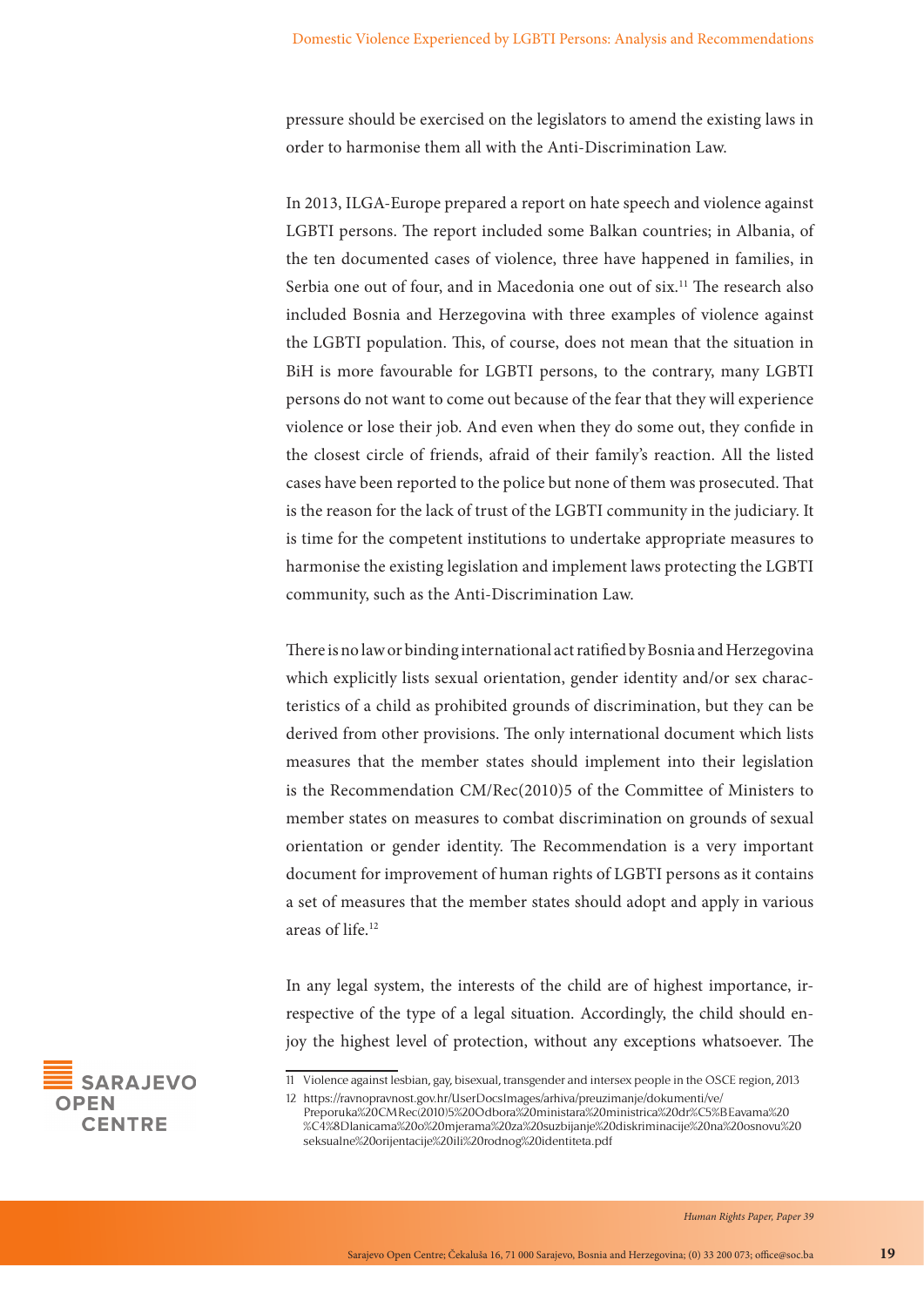nonexistence of social structures that are adequately acquainted with this topic leads to the situation in which those trained to work with children do not know how to act when they are in contact with an LGBTI child. Educational staff, pedagogists and psychologists should be experts who treat every child equally and who are able to notice a problem and do everything to resolve it in an appropriate manner. Research conducted by Family Acceptance Project, an initiative which works on risk prevention with respect to health and mental illnesses of LGBTI children and youth, as well as risk of suicide and other problems they face, showed that parents who have a hard time accepting the fact that their child is LGBTI, think that the best way to help their child is to isolate him or her from the LGBTI community.<sup>13</sup> They attempt to do everything for the child to adapt to heterosexual environment and break all the connections with other LGBTI people. Their motive is care and love for the child and the wish to make his/her life easier, however, the child sees such actions of the parents as unaccepting and they think that the parents don't love them or even hate them. Lack of communication between the parents and the children is a cause of conflicts in the family, which often lead to a child being thrown out from the house. In such cases, the person reports to the youth centre, if there is one in the community, or ends up on the street, which a much more common outcome. These factors affect young people and increase the risk of mental illness, drug abuse, they are isolated and have low self-esteem. Also, the research showed that LGBTI children who are not accepted by their families are eight times more likely to commit suicide than LGBTI children who have not been exposed to non-acceptance, they are six times more likely to suffer from depression, three times more likely to use substances and three times more likely to contract HIV or other sexually transmitted diseases.<sup>14</sup>

In addition to the need to work on prevention and parents' education, an efficient support system must be developed for juvenile LGBTI persons who do not enjoy the support of their families and have been forced to leave them. The Family Acceptance Project developed guidelines thanks to which the legal framework started developing to establish constitutional and legal obligations of public institutions to care of the youth who are left without a home.



14 https://onlinelibrary.wiley.com/doi/full/10.1111/j.1744-6171.2010.00246.x

<sup>13</sup> https://onlinelibrary.wiley.com/doi/full/10.1111/j.1744-6171.2010.00246.x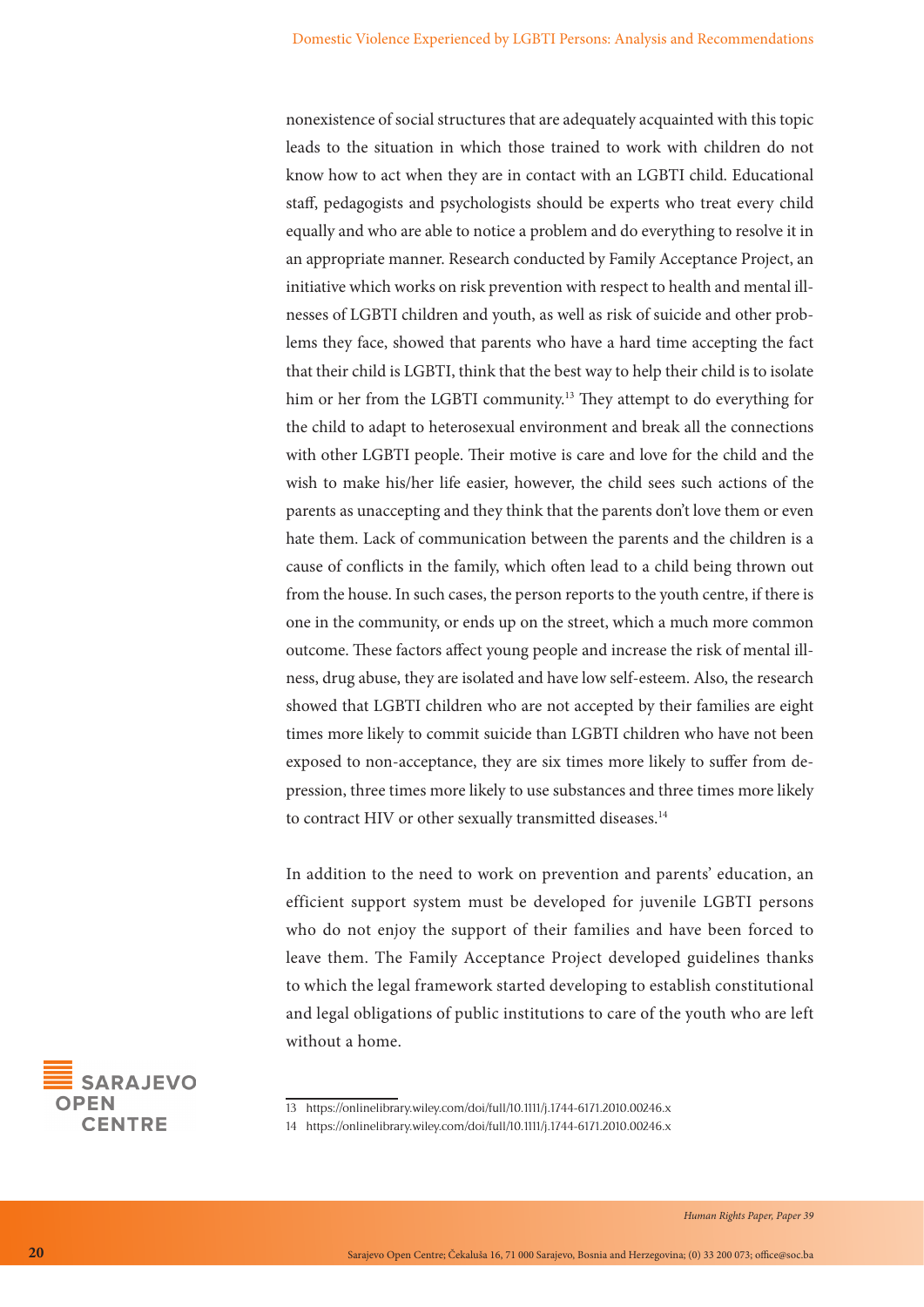**Young trans girl won the case against a Child Protection Agency in New York** **Due to those amendments, a young trans girl won the case against a Child Protection Agency in New York, demanding to be allowed to wear girls' clothes in the common boys' home. Based on that, the state of California became the first federal state to adopt a law on protection of juveniles and their rights which prohibits discrimination on the grounds of sexual orientation or gender identity in the foster care system.**

In the families, but also social welfare centres, violence against LGBTI persons is often considered justified. That is why laws must be changed and new ones adopted to clearly and precisely exclude any differentiation based on sexual orientation, gender identity and/or sex characteristics, to make it very clear that any abuse or violation of human rights of LGBTI persons constitutes unacceptable behaviour which will not be tolerated. Adoption and implementation of a policy which prohibits violence, insults and other forms of harassment and discrimination will encourage equal care for all young people. Such a policy does not affect the personal beliefs about homosexuality or gender roles. Family members, service providers and staff can freely keep their beliefs as long as they respect the rules of non-discriminatory policy and refrain from expressing their personal views in their work.

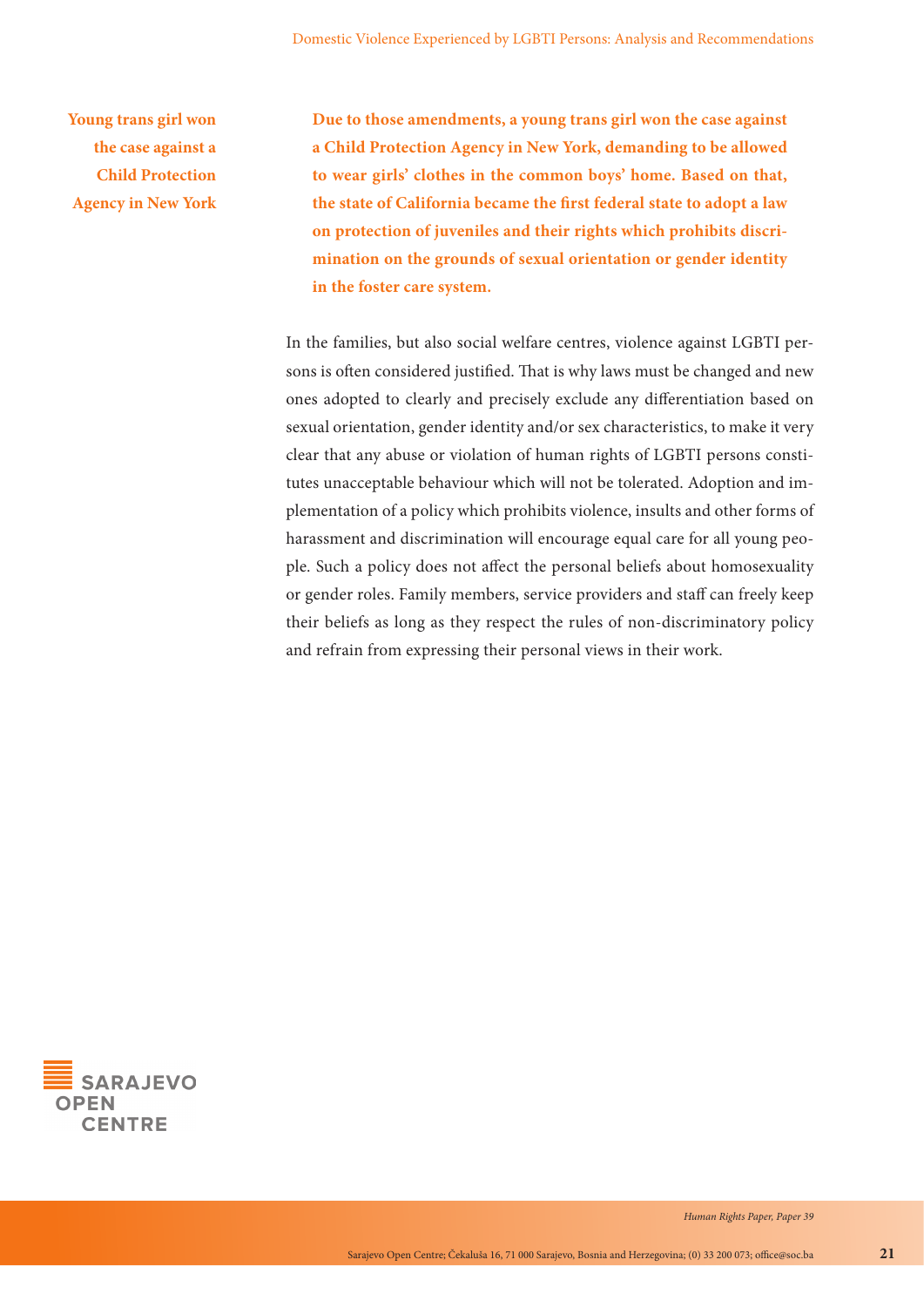#### **CONCLUSION AND RECOMMENDATIONS**

Many valuable data have been collected in this paper which should be taken into account in creating the guidelines for future action of state institutions and non-governmental organisations for the purpose of ensuring the protection of rights of LGBTI persons, but also recognition of their needs. On a daily basis, LGBTI persons face a quite homophobic and transphobic society, which makes them vulnerable to domestic violence but also leads to lower probability that such a violence will be recognised and reported and that they will get adequate support.

The Amendments to the Anti-Discrimination Law are still not producing the desired results in practice in terms of better protection and improvement of position of marginalised social groups. The comprehensive anti-discrimination policies are still lacking. Monitoring of court proceedings conducted at 22 courts showed that domestic violence is still perceived as a less serious offence, for which the courts generally impose suspended sentences and low fines, even in cases of recidivist perpetrators who have committed the same criminal offence multiple times.15 The courts should try and avoid any postponing in domestic violence cases and should, for that purpose, introduce mechanisms for the urgent handling of these cases, given that the international legal standards stipulate that domestic violence cases must be addressed without any unjustified delays. Furthermore, laws on protection from domestic violence foresee the obligation of urgent action of the court in handling misdemeanour domestic violence procedures (the Republika Srpska law) or imposition of protective measures in domestic violence cases (the law in the Federation of Bosnia and Herzegovina).

Based on the interviews with the representatives of the social and healthcare sectors, we can conclude that, along with additional and systemic training of professionals, it is necessary to also work on increasing the human resources in services. Social, healthcare and educational sectors should be the first line of prevention in the society, but for them to serve that role there must be a sufficient number of professionals to primarily deal with prevention, and



<sup>15</sup> Analysis of monitoring criminal and misdemeanour proceedings in the field of gender-based violence in Bosnia and Herzegovina, United Women and Centre for Legal Aid to Women, 2017 (https://goo.gl/ DDztDB) taken from the 2018 Alternative Analytical Report on the Application of Bosnia and Herzegovina for EU Membership: Political Criteria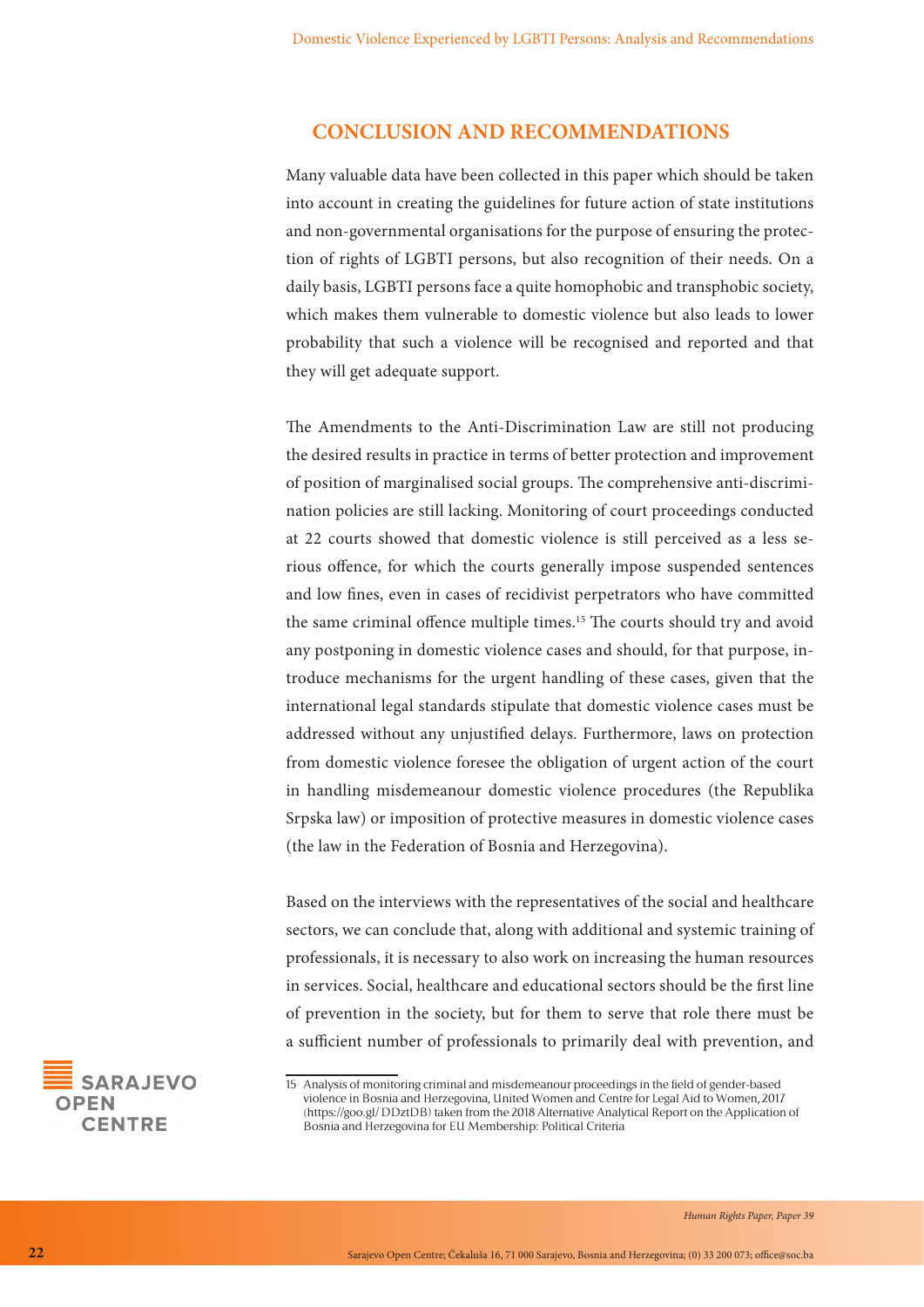reintegration and empowerment of victims. Unfortunately, the SC Ministry of Labour, Social Policy and Displaced Persons has a ban on employment of new staff as of 2016. In practice, this means a reduction of social welfare staff in the circumstances of the already insufficient number of people. Despite the fact that Sarajevo population is growing, there is disproportionate employment of professionals in the relevant services.

*"In the social protection service, we do not have enough professionals. Currently, we employ just one psychologist. The multidisciplinary approach required in this issue is almost impossible. In the end, the support comes down to a few conversations, whereas the victims in fact need systematic work to overcome such traumas."*

*Social worker in the Social Welfare Centre of Stari Grad16*

A positive step in this direction was the appointment of a contact person in the CS Cantonal Prosecutor's Office for cases of hate crime on the grounds of sexual orientation and/or gender identity. This practice should become widely accepted not only in other administrative units by also in other institutions responsible for protection of safety and human rights of LGBTI citizens in BiH. Although there are contact persons for the LGBTI population in police administrations in Sarajevo, we found out in the interviews that their work is linked with cooperation with relevant non-governmental organisations, while direct contact with the LGBTI community is still rare. It is necessary to work on the relation between the two sides in order to avoid the previous practice of having this population exist only on paper and for the LGBTI community to start seeing the police as allies in the pursuit of their rights.

Furthermore, due to unsystematic monitoring of incidents, it is necessary to establish an official system for the monitoring and public reporting of reported and prosecuted cases of violence against LGBTI persons, as well as cases of discrimination they have been exposed to. This is necessary to secure precise data that will serve as a basis for the adoption of public policies with the goal of combating violent hate crime and evaluation of hate crime and domestic violence prosecution.



<sup>16</sup> Interview carried out on 11 July 2018 in Sarajevo.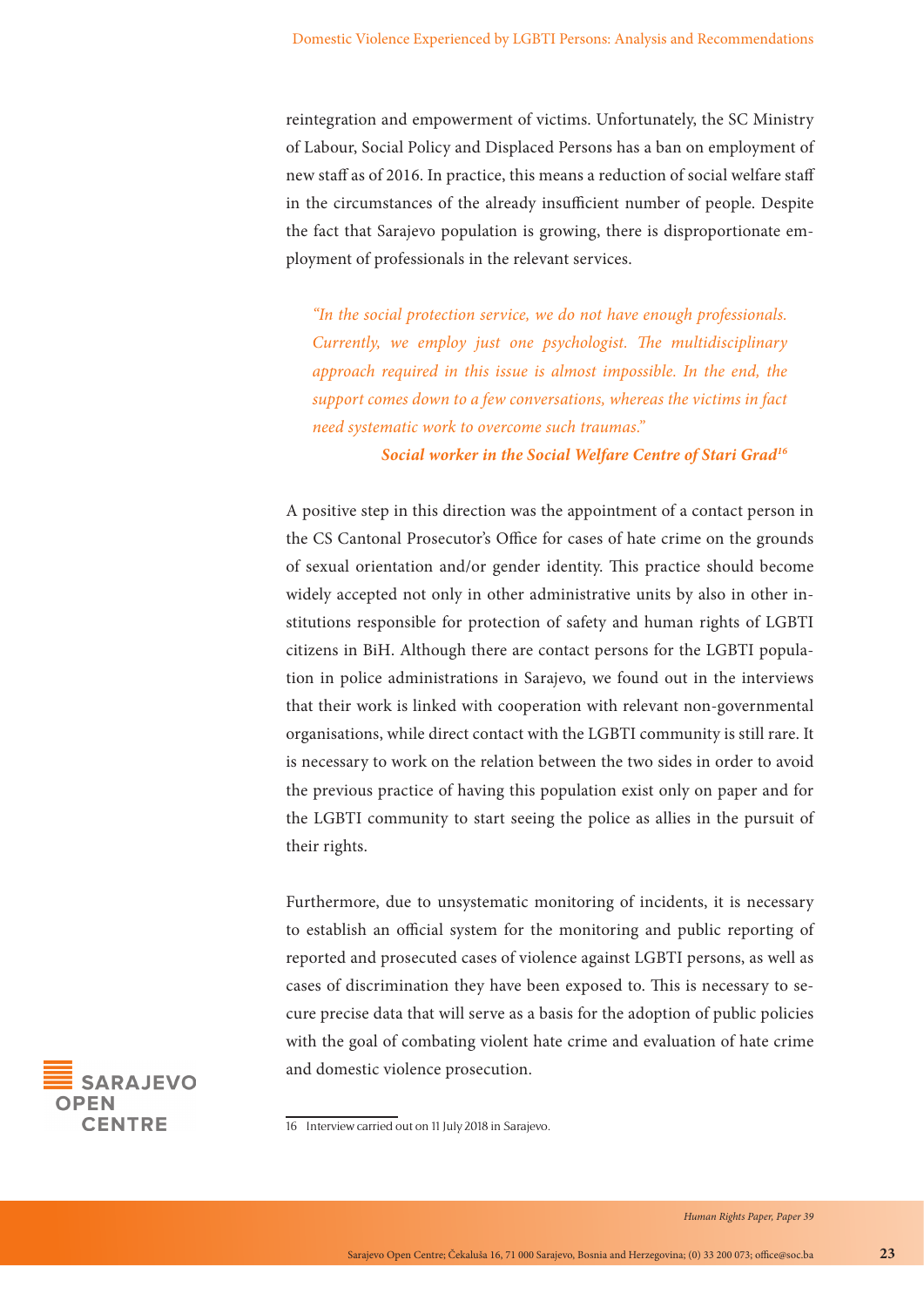A special problem for LGBTI persons is the non-existence of LGBTI inclusive safe houses in BiH and, with the exception of civil society organisations who manage safe houses for women victims of violence who are open for lesbians, there is no accommodation for gay men and transgender persons victims of domestic violence. The state must work on the systemic solution to the problem of ensuring safe houses for members of vulnerable social groups that experience violence.

Working with LGBTI persons on reducing the effects of their traumas must not be neglected. Public policies for the prevention and suppression of violence are often reduced to punishments for perpetrators, whereas mental health consequences for the victims are often ignored. It is therefore necessary to provide free psychological and/or psychotherapeutic assistance to the victims. It is noteworthy that in the recent years BiH started reforming its mental health sector to introduce a broader social approach and depart from the traditional medical model. This resulted in the establishment of over 100 Mental Health Centres all over BiH, which is a great step towards a more humane approach to people with psychiatric illnesses. However, the capacities of these centres are often reduced to diagnostic-specialist services and, according to the findings of the situation analysis, the main target group of these centres are "adults" and "chronic patients".17 Therefore, with the exception of certain non-governmental organisations which, as part of their programmes, offer free psychological counselling and/or psychotherapy, these services in the public sector are very difficult to reach.

It is necessary to work on the opening of counselling services for parents, but also for children – both heterosexual and cisgender and for LGBTI children who become aware of their sexual orientation, gender identity and/or sex characteristics. These services are almost non-existent in BiH, but the need for them is huge.

Despite the numerous efforts, a long and demanding process is ahead of us to train and sensitise the entire society and social institutions caring for the welfare of all citizens in the context of rights and position of LGBTI persons in BiH. Prevention of homophobic and transphobic violence, mitigating the



<sup>17</sup> Analiza situacije i procjena usluga mentalnog zdravlja u BiH, 2009. Federalno ministarstvo zdravstva BIH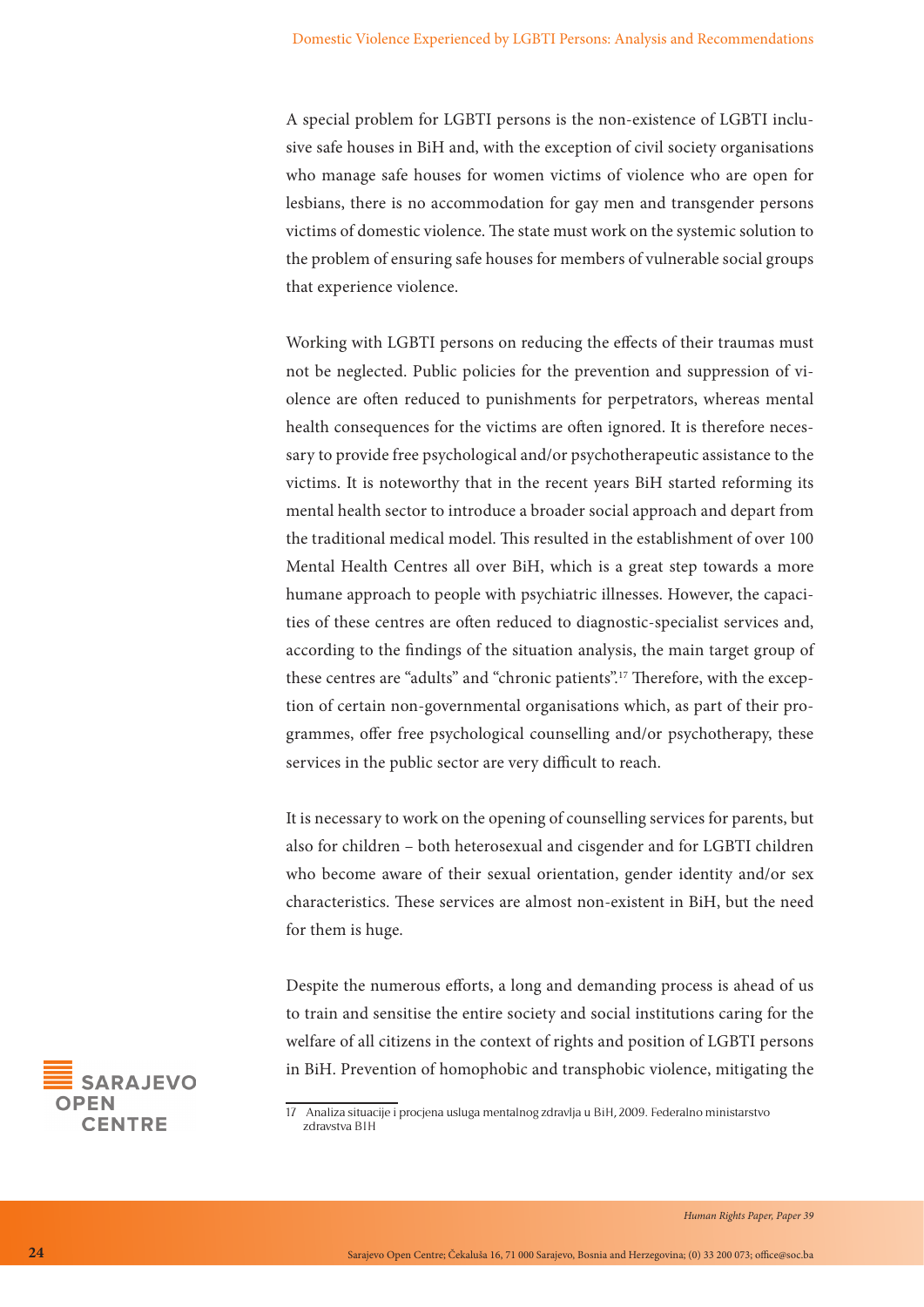consequences of violence and reduction of secondary victimisation, as well as better care for LGBTI victims and their closest ones are goals set before the legislators, police and judiciary, but also staff and professionals assisting victims of domestic violence and civil society organisations that work on human rights of LGBTI persons.

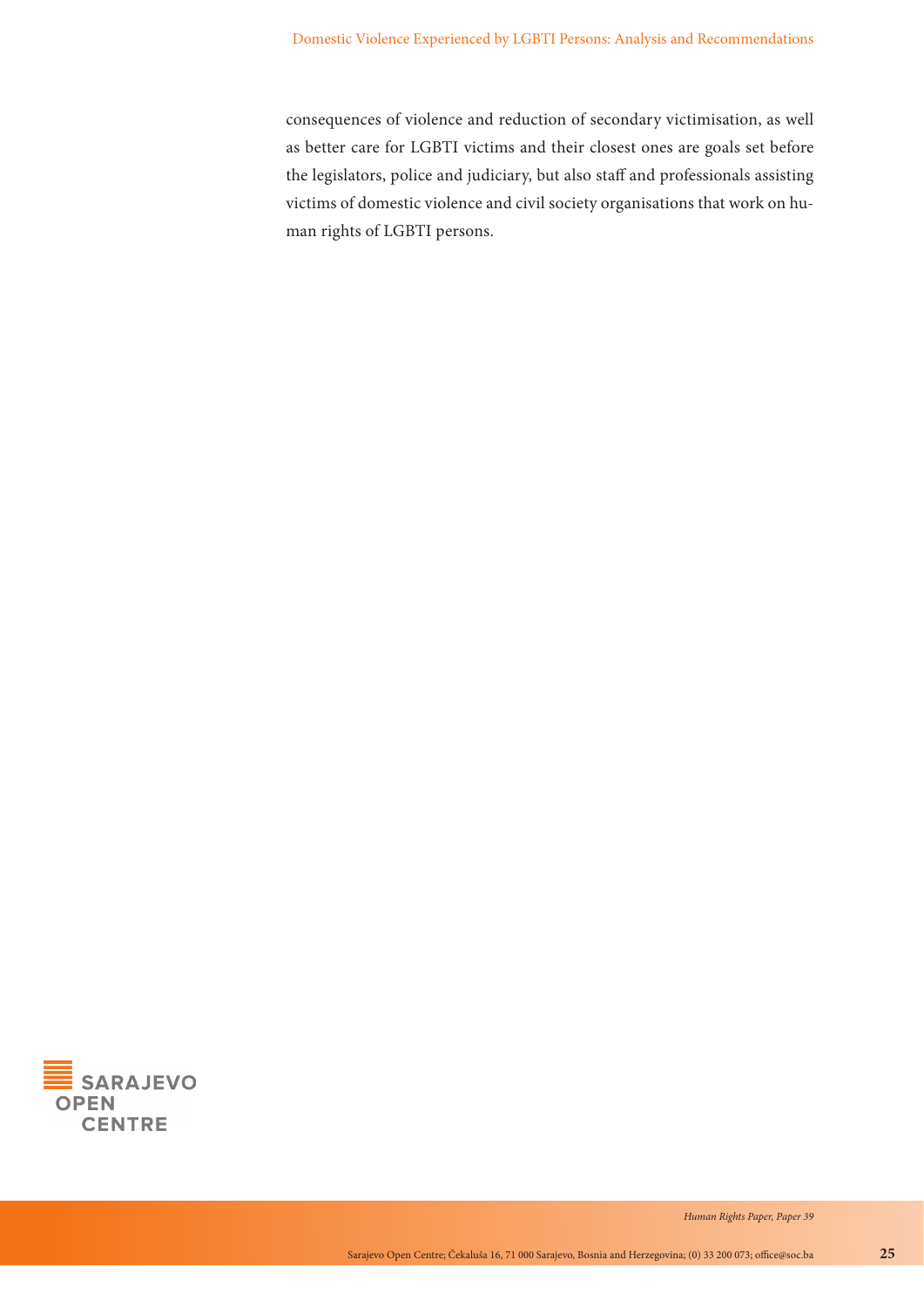#### **REFERENCES**

- 2018 Pink Report Annual Report on the State of Human Rights of LGBTI Persons in Bosnia and Herzegovina, Human Rights Series of the Sarajevo Open Centre
- Ajduković, D., Ajduković, M. (2010). Nasilje u obitelji: što zdravstveni djelatnici mogu učiniti. Medicina fluminensis, 46(3), 213-299.
- Ajduković, M. (2000). Određenje i oblici nasilja u obitelji. Zagreb: Društvo za psihološku pomoć.
- Alhabib, S., Nur, U., & Jones, R. (2010). Domestic violence against women: Systematic review of prevalence studies, Journal of Family violence, 25, 369-382.

Anti-Discrimination Law (Official Gazette of BiH, 59/09)

- Council of Europe Convention on preventing and combating violence against women and domestic violence (2011) https://rm.coe.int/ CoERMPublicCommonSearchServices/DisplayDCTMContent?docume ntId=090000168008482e
- D'Augelli, A., & Grossman, A. (2001) Disclosure of sexual orientation, victimization and mental health among lesbian, gay, and bisexual older adults. Journal of Interpersonal Violence, 16, 1008-1027.
- Family Acceptance in Adolescence and the Health of LGBT Young Adults, available at https://onlinelibrary.wiley.com/doi/ full/10.1111/j.1744-6171.2010.00246.x
- FRA European Union Agency for Fundamental Rights (2013) EU LGBT survey: European Union lesbian, gay, bisexual and transgender survey
- Giacomo Viggiani (2015) Bleeding Love: Raising Awareness on Domestic and Dating Violence Against Lesbians and Transwomen in the European Union. ISBN: 978-88-909905-1-9
- Herek, G., Berill, K.(1999) Anti-gay violence and metal health: Setting a agenda for research, Journal of Interpersonal violence , 5, 414-423
- ILGA-Europe (2012) Violence against lesbian, gay, bisexual, transgender and intersex people in the OSCE region
- Law on Protection from Domestic Violence in the FBiH (Official Gazette of FBiH, 20/13)
- Law on Protection from Domestic Violence in the RS (Official Gazette of the RS, 118/05, 17/08)

Maleš, D. (2012). Nove paradigme ranoga odgoja. Zagreb: FF PRESS

**SARA IEVO PFN CENTRE**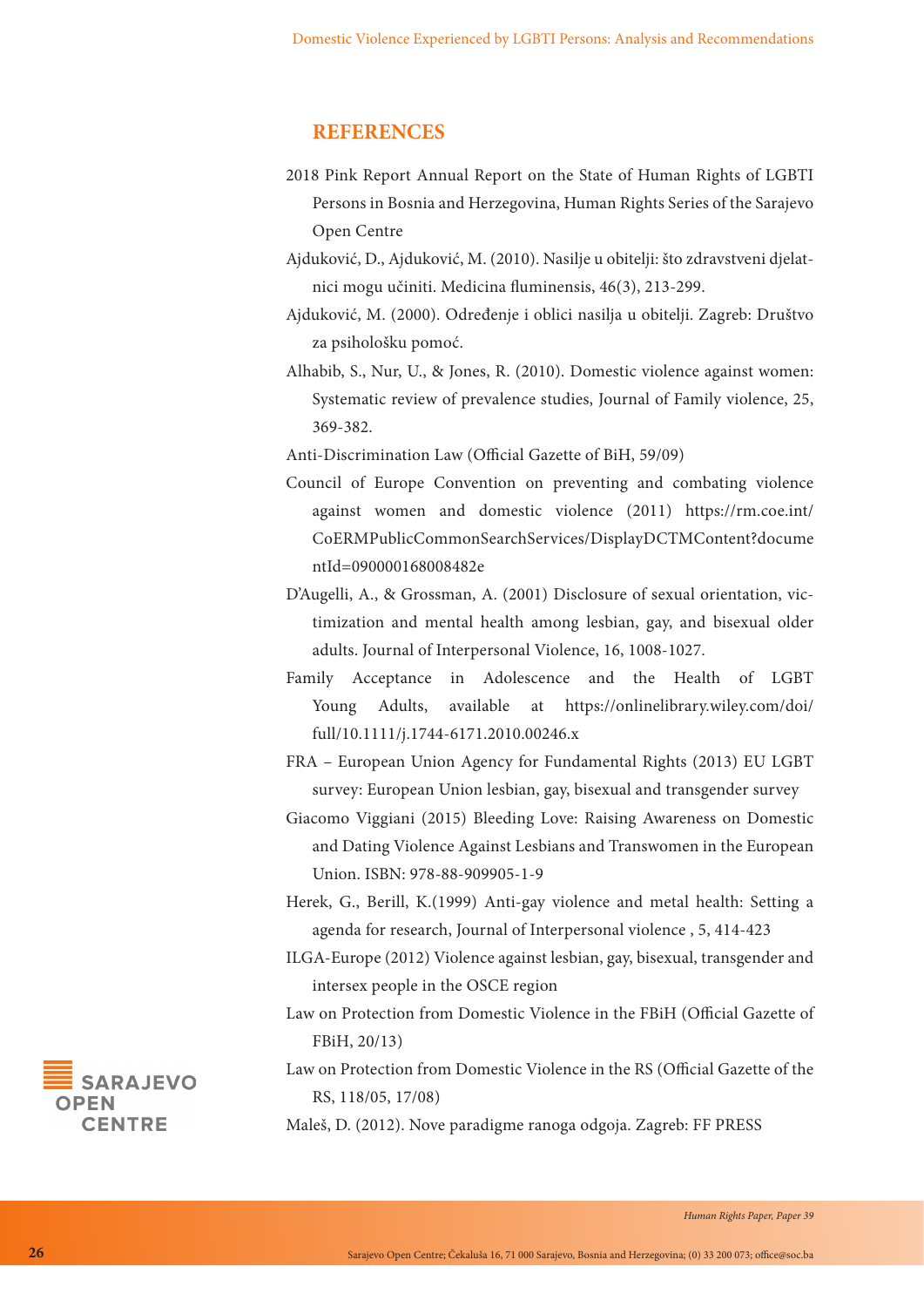- Mamula, M. (2004). Nasilje protiv žena. U V. Barada i Ž. Jelavić (ur.), Uostalom diskriminaciju treba dokinuti: priručnik za analizu rodnih stereotipa (str. 65-81). Zagreb: Centar za ženske studije
- O'Leary, D. (1999). Psychological Abuse: A Variable Deserving Critical Attention in Domestic Violence. Violence and Victims, 14, 3-23.
- Pećnik, N. (2003) Međugeneracijski prijenos zlostavljanja djece. Jastrebarsko: Naklada Slap
- Raboteg-Šarić, Z., Pećnik, N., Josipović, V. (2003). Jednoroditeljske obitelji: Osobni doživljaj i stavovi okoline. Zagreb: DZZOMM.
- Radenović, S. (2012) Bioetika i nasilje. European Journal of Bioetichs, 5(5), 206.
- Rajter, M. (2013) Obiteljski stresori i obilježja obitelji kao prediktori roditeljskog nasilja nad obitelji. Dostupno na: https://bib.irb.hr/datoteka/665923.Miroslav\_Rajter\_Doktorski\_rad.pdf, (1.9.2017)
- Recommendation CM/Rec(2010)5 of the Committee of Ministers to member states on measures to combat discrimination on grounds of sexual orientation or gender identity, available at https://www.coe.int/en/web/ sogi/rec-2010-5
- Response to Domestic Violence and Co-ordinated Victim Protection in the Federation of Bosnia and Herzegovina and the Republika Srpska, 2009. OSCE Mission to BiH
- Work Report for 2017 of the Police Administration of the Sarajevo Canton Ministry of Interior
- Zloković, J., Dobrnjič O. (2008). Djeca u opasnosti! Odgovornost obitelji, škole i društva. Zagreb: Hrvatski pedagoško-književni zbor

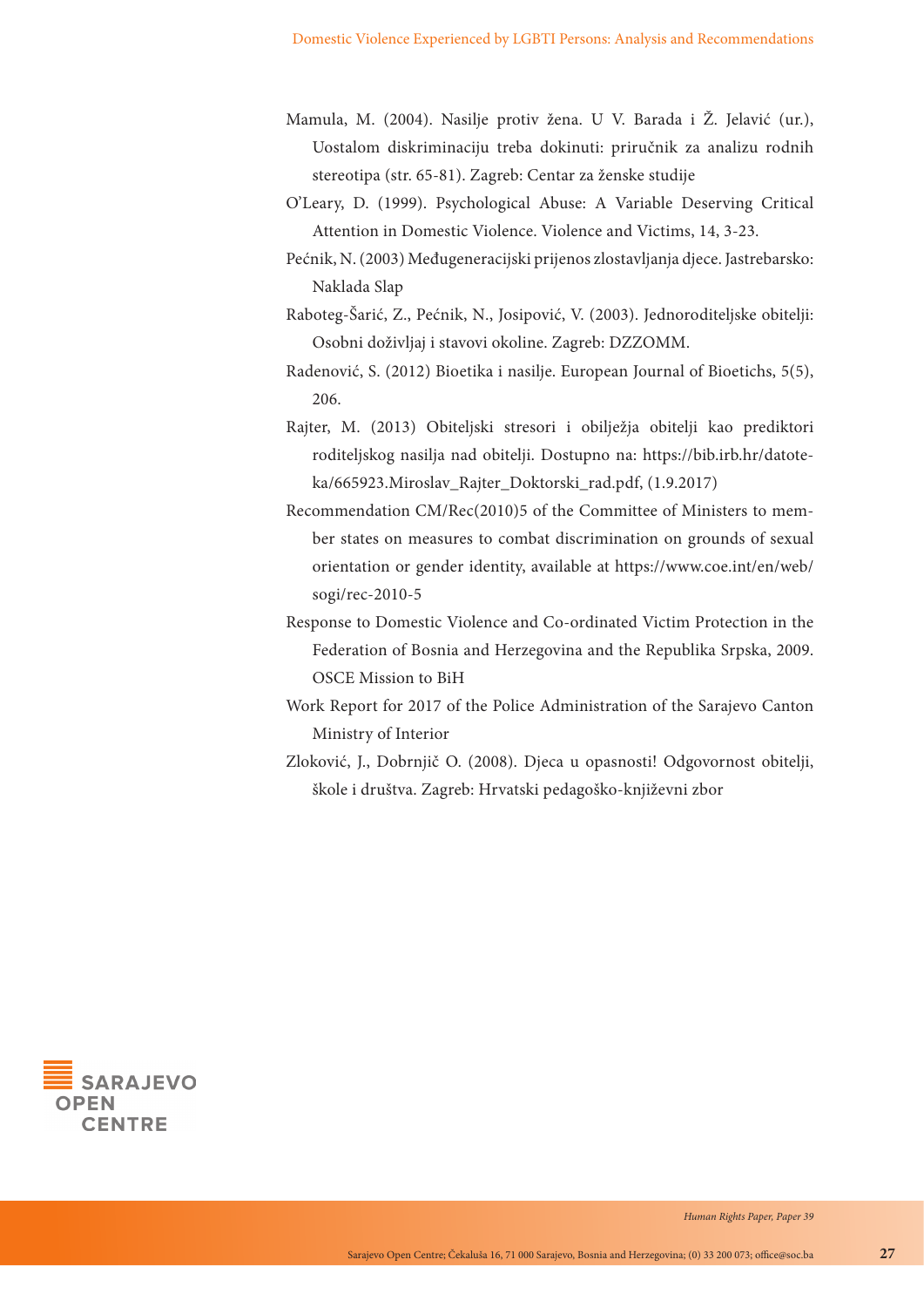#### **ABOUT SARAJEVO OPEN CENTRE**

Sarajevo Open Centre (SOC) advocates the full respect of human rights and social inclusion of LGBTI persons and women. Sarajevo Open Centre is an independent, feminist civil society organisation which strives to empower LGBTI (lesbian, gay, bisexual, trans and intersex) persons and women by strengthening the community and building the activist movement. SOC also publicly promotes human rights of LGBTI persons and women and it advocates the improvement of public policies in Bosnia and Herzegovina at the State, European and international levels.

Here, we will only mention some of the achievements made in terms of equality of LGBTI people. In addition to psychosocial and legal counselling we also continued running the only LGBTI media outlet in the state – a web portal www.lgbt.ba. We organised trainings for the police, the prosecutor's offices and the courts and we worked intensely with journalists and young lawyers, as well as other future professionals. Over the recent years, several of our legislative and policy initiatives have been submitted to governmental or parliamentary procedures. We also started working with the local level institutions – the level most important for LGBTI persons. Our advocacy focuses on anti-discrimination regulation, as well as regulations relevant for the protection of LGBTI person from violence. We intend to continue working on matters important for trans\* people, same-sex partnerships, social inclusion, but also the position of LGBTI persons in education, health, labour and employment. In the previous year, we had media campaigns that reached over a million of BiH citizens and we organised the LGBTI film festival Merlinka.

You can find out more about our work at: www.soc.ba

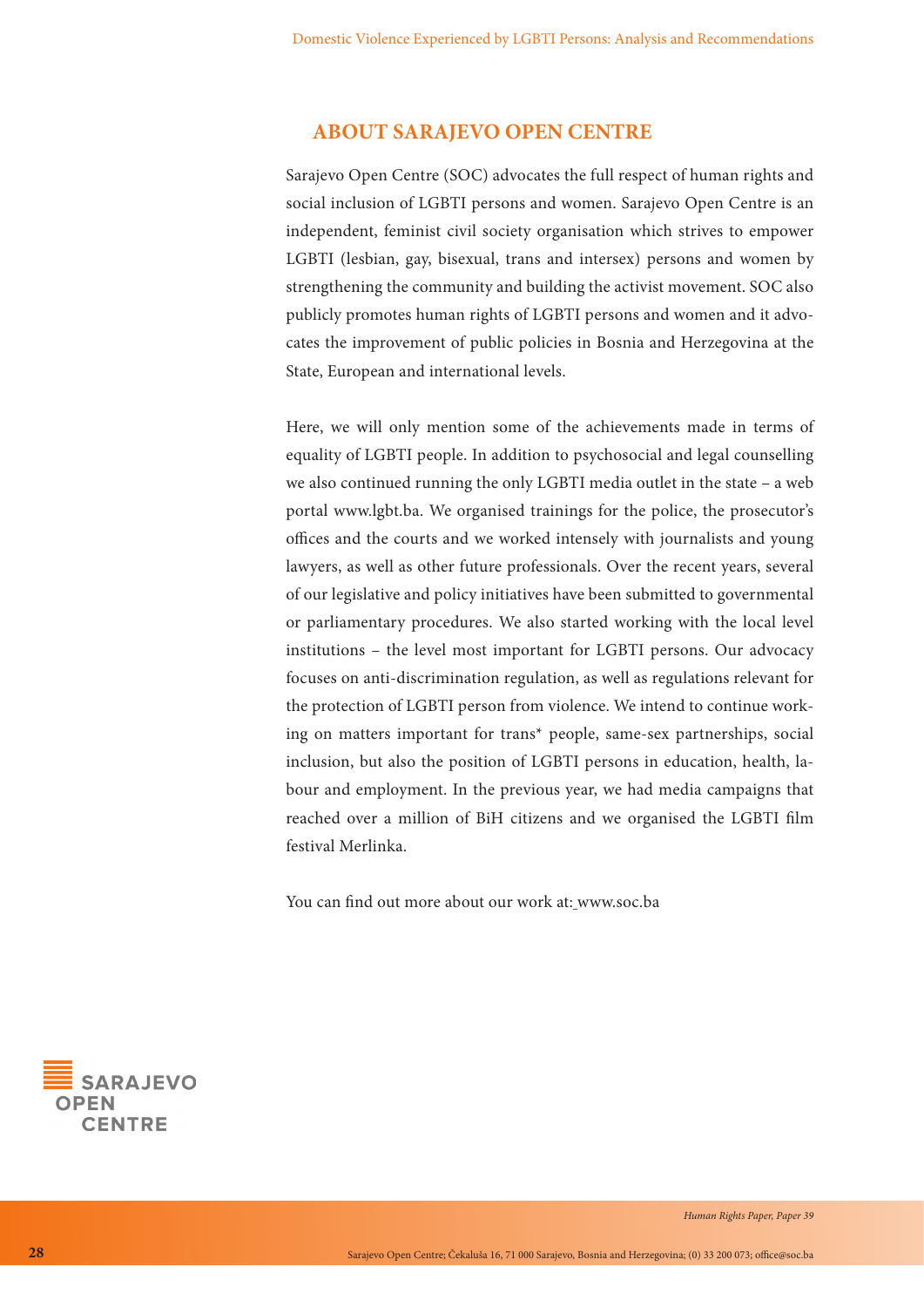## **ABOUT THE AUTHORS**

**Dalila Bašić** (1989, Sarajevo) completed the Studies of Psychology at the Faculty of Philosophy of the University of Sarajevo in 2013. She has been providing psychological counselling to LGBTI persons in Sarajevo Open Centre as of February 2018.

E-mail: dalila.bashic@gmail.com

**Amina Dizdar** (1992, Sarajevo) graduated from the Faculty of Law of the University of Sarajevo in 2018. She joined the Sarajevo Open Centre team as a volunteer in March that year in the LGBTI Human Rights Programme. She is currently employed as programme assistant working on EU integration matter. E-mail: amina@soc.ba.

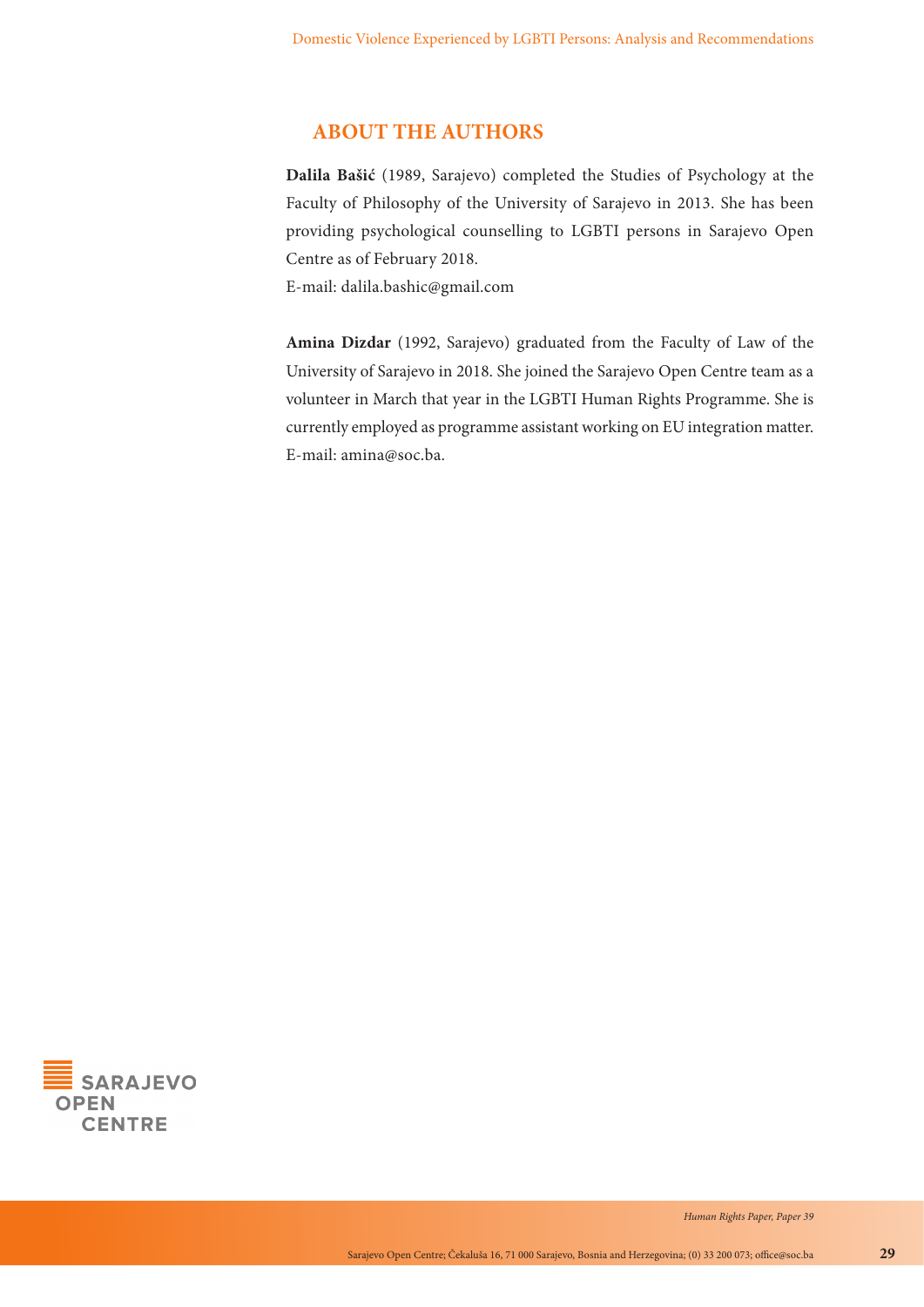This publication is part of the Human Rights Series published by Sarajevo Open Centre. Human Rights Series includes general and thematic papers and relevant publications on human rights in Bosnia and Herzegovina. The reports and papers serve as basis for further advocacy activities directed at the state of Bosnia and Herzegovina and international bodies. Papers on LGBTI human rights relevant to this topic include:

Amina Dizdar (Author): Monitoring of the Implementation of Committee of Ministers' Recommendation CM/Rec (2010)5 on Measures to Combat Discrimination on Grounds of Sexual Orientation or Gender Identity. Sarajevo, Sarajevo Open Centre, 2018. Available at: http://soc.ba/site/wpcontent/uploads/2018/09/Report\_Monitoring-Recommendation-CM-Rec-2010-5.pdf.

Slobodanka Dekić (Author): Međuvršnjačko nasilje na osnovu različitosti – iskustva i preporuke. Sarajevo: Sarajevski otvoreni centra, 2018. Dostupno na: http://soc.ba/ meduvrsnjacko-nasilje-na-osnovu-razlicitosti-iskustava-i-preporuke/.

Slobodanka Dekić (Author): As If I Were in Zoo: Violence Against LGBTI Students in High Schools in B&H. Sarajevo, Sarajevo Open Centre, November 2017. Available at: http://soc.ba/site/wp-content/uploads/2018/01/HRP-ENG-nasilje-nad-LGBTI-15.12.2017.pdf.

Amar Numanović (Author): Numbers of Equality 2. Research on Problems and Needs of LGBTI Persons in Bosnia and Herzegovina in 2017 – Analysis of Findings. Sarajevo, Sarajevo Open Centre, 2017. Available at: http://soc.ba/site/wp-content/uploads/2017/10/ENG-Brojeviravnopravnost\_04.10.2017.-WEB-II.pdf.

Jasmina Čaušević (Author): Numbers of life. Analysis of the results of the research on needs of LGBT community in Bosnia-Herzegovina. Sarajevo, Sarajevo Open Centre, 2013.

Available at: http://soc.ba/site/wp-content/uploads/2013/09/Analizaistrazivanja-eng\_web-verzija.pdf.